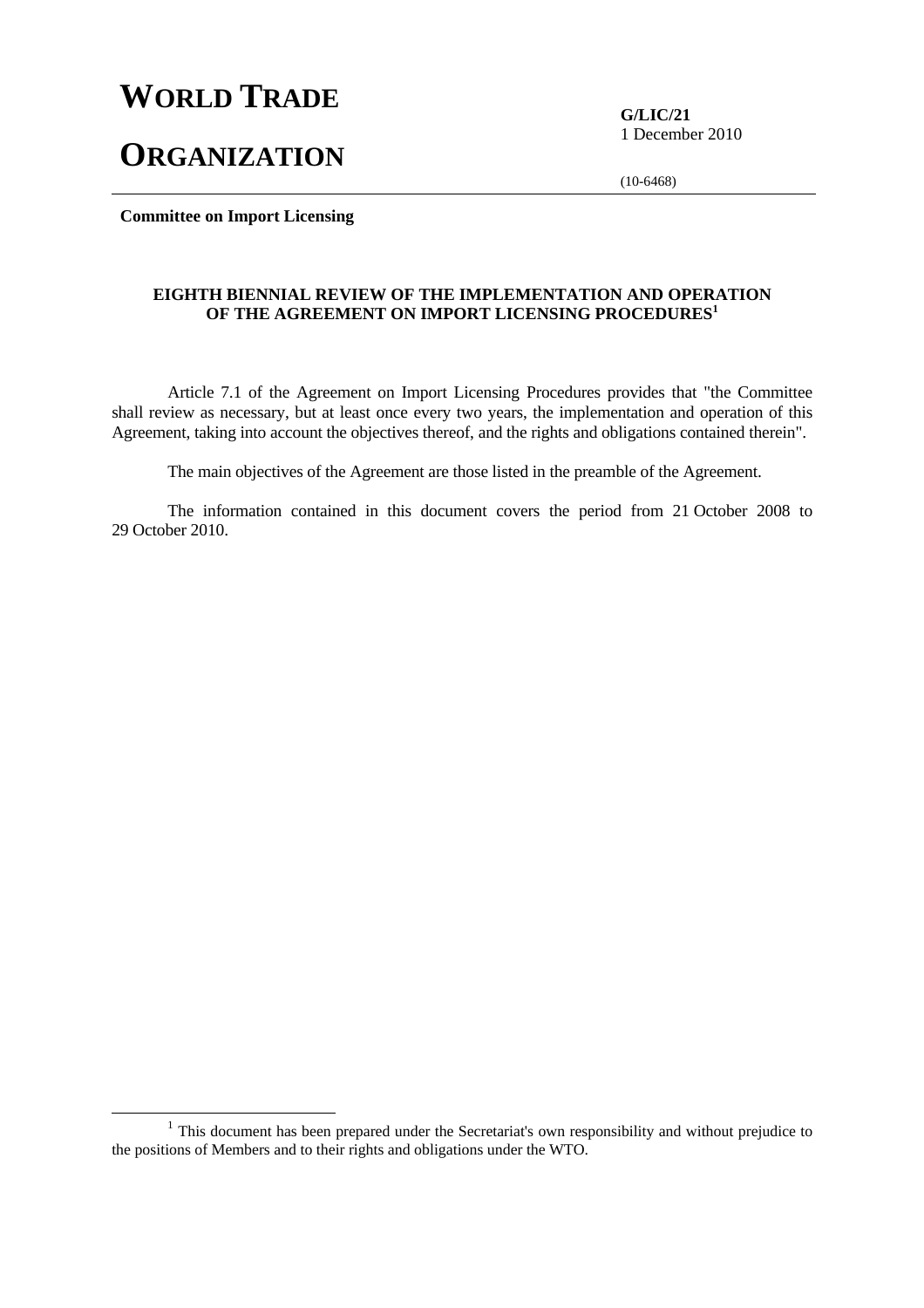# **TABLE OF CONTENTS**

| I.        |                                                                                                                      |  |
|-----------|----------------------------------------------------------------------------------------------------------------------|--|
| A.        |                                                                                                                      |  |
| <b>B.</b> | SUMMARY OF THE MAIN DEVELOPMENTS IN THE WORK OF THE COMMITTEE DURING                                                 |  |
| П.        |                                                                                                                      |  |
| A.        | NOTIFICATIONS OF PUBLICATIONS AND/OR LEGISLATION (ARTICLES 1.4(A) AND/OR                                             |  |
| <b>B.</b> |                                                                                                                      |  |
| Ш.        |                                                                                                                      |  |
| IV.       |                                                                                                                      |  |
| V.        | ANNUAL REPORTS (2009 AND 2010) TO THE COUNCIL FOR TRADE IN                                                           |  |
| VI.       | <b>EIGHTH TRANSITIONAL REVIEW UNDER PARAGRAPH 18 OF THE</b><br>PROTOCOL ON THE ACCESSION OF THE PEOPLE'S REPUBLIC OF |  |
| A.        | EIGHTH TRANSITIONAL REVIEW ON THE ACCESSION OF THE PEOPLE'S REPUBLIC OF                                              |  |
| VII.      |                                                                                                                      |  |
|           |                                                                                                                      |  |
|           |                                                                                                                      |  |
|           |                                                                                                                      |  |
|           |                                                                                                                      |  |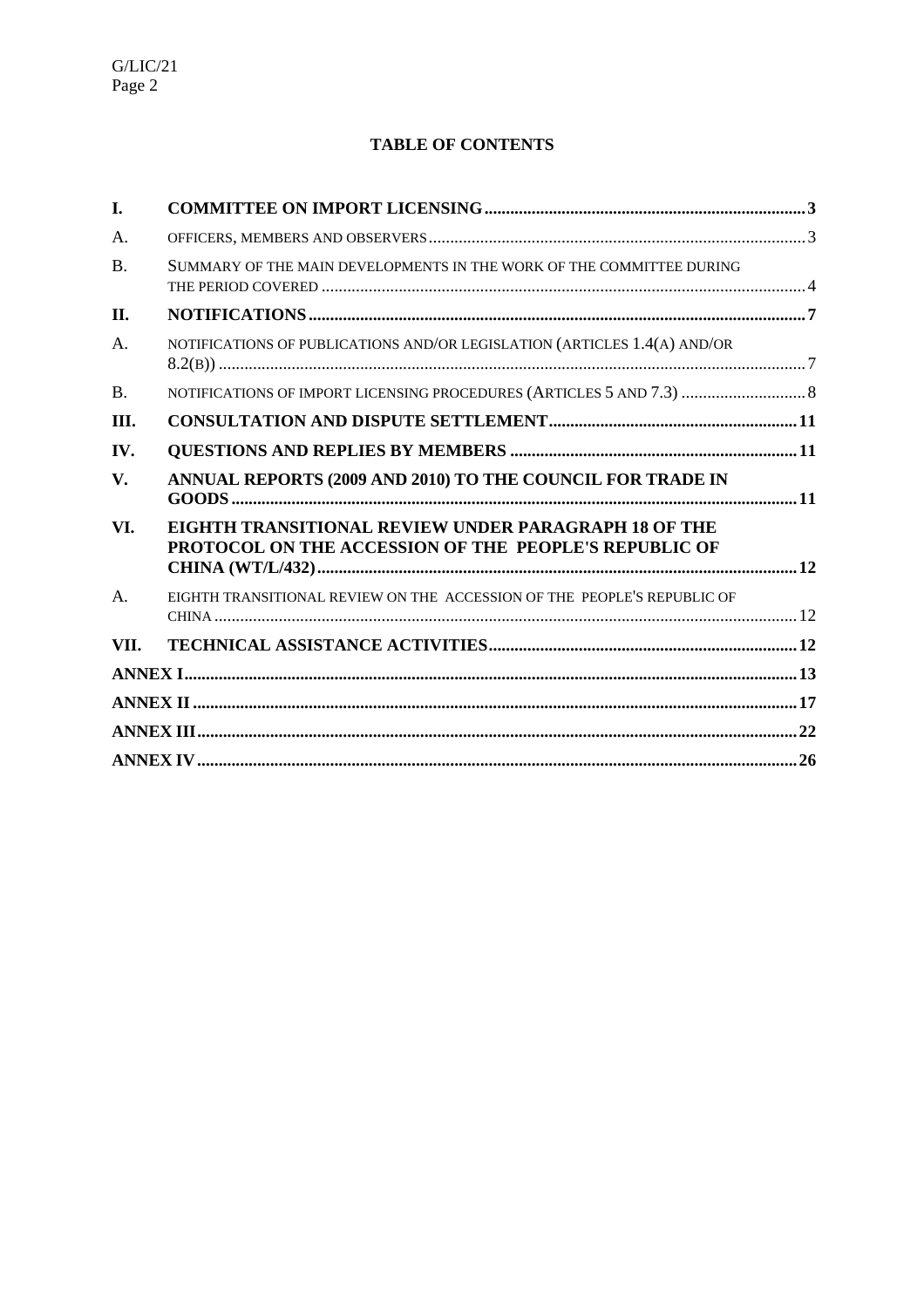#### **I. COMMITTEE ON IMPORT LICENSING**

#### A. OFFICERS, MEMBERS AND OBSERVERS

1. Officers:

| 2009:               |                                |
|---------------------|--------------------------------|
| <b>Chairperson:</b> | Mr. Marco J Kassaja (Tanzania) |
| Vice-Chairperson:   | Mrs. Anna Ashikali (Cyprus)    |

| <b>2010:</b>        |                                    |
|---------------------|------------------------------------|
| <b>Chairperson:</b> | Mrs. Anna Ashikali (Cyprus)        |
| Vice-Chairperson:   | Mr. Homero Larrea Monard (Ecuador) |

# 2. Members  $(153)^2$ :

| Albania             | Cyprus           | India             | Mozambique         | Suriname              |
|---------------------|------------------|-------------------|--------------------|-----------------------|
| Angola              | Czech Rep.       | Indonesia         | Myanmar            | Swaziland             |
| Antigua & Barbuda   | Dem. Rep. of     | Ireland           | Namibia            | Sweden                |
| Argentina           | Congo            | Israel            | Nepal              | Switzerland           |
| Armenia             | Denmark          | Italy             | <b>Netherlands</b> | Taipei, Chinese       |
| Australia           | Djibouti         | Jamaica           | New Zealand        | Tanzania              |
| Austria             | Dominica         | Japan             | Nicaragua          | Thailand              |
| Bahrain             | Dominican Rep.   | Jordan            | Niger              | Togo                  |
| Bangladesh          | Ecuador          | Kenya             | Nigeria            | Tonga                 |
| <b>Barbados</b>     | Egypt            | Kingdom of Saudi  | Norway             | Trinidad & Tobago     |
| Belgium             | El Salvador      | Arabia            | Oman               | Tunisia               |
| <b>Belize</b>       | Estonia          | Korea             | Pakistan           | Turkey                |
| Benin               | European Union   | Kuwait            | Panama             | Uganda                |
| <b>Bolivia</b>      | (formerly        | Kyrgyz Rep.       | Papua New Guinea   | Ukraine               |
| <b>Botswana</b>     | European         | Latvia            | Paraguay           | <b>United Arab</b>    |
| <b>Brazil</b>       | Communities)     | Lesotho           | Peru               | Emirates              |
| Brunei Darussalam   | Fiji             | Liechtenstein     | Philippines        | <b>United Kingdom</b> |
| Bulgaria            | Finland          | Lithuania         | Poland             | <b>United States</b>  |
| <b>Burkina Faso</b> | France           | Luxembourg        | Portugal           | Uruguay               |
| <b>Burundi</b>      | Gabon            | Macedonia, Former | Qatar              | Venezuela             |
| Cambodia            | Gambia           | Yugoslav Rep.     | Romania            | Vietnam               |
| Cameroon            | Georgia          | of                | Rwanda             | Zambia                |
| Canada              | Germany          | Macao, China      | St. Kitts & Nevis  | Zimbabwe              |
| Cape Verde          | Ghana            | Madagascar        | St. Lucia          |                       |
| Central African     | Greece           | Malawi            | St. Vincent &      |                       |
| Rep.                | Grenada          | Malaysia          | Grenadines         |                       |
| Chad                | Guatemala        | Maldives          | Senegal            |                       |
| Chile               | Guinea           | Mali              | Sierra Leone       |                       |
| China               | Guinea Bissau    | Malta             | Singapore          |                       |
| Colombia            | Guyana           | Mauritania        | Slovak Republic    |                       |
| Congo               | Haiti            | Mauritius         | Slovenia           |                       |
| Costa Rica          | Honduras         | Mexico            | Solomon Islands    |                       |
| Côte d'Ivoire       | Hong Kong, China | Moldova           | South Africa       |                       |
| Croatia             | Hungary          | Mongolia          | Spain              |                       |
| Cuba                | <b>Iceland</b>   | Morocco           | Sri Lanka          |                       |
|                     |                  |                   |                    |                       |

 <sup>2</sup> The European Union and its member States counted as one Member.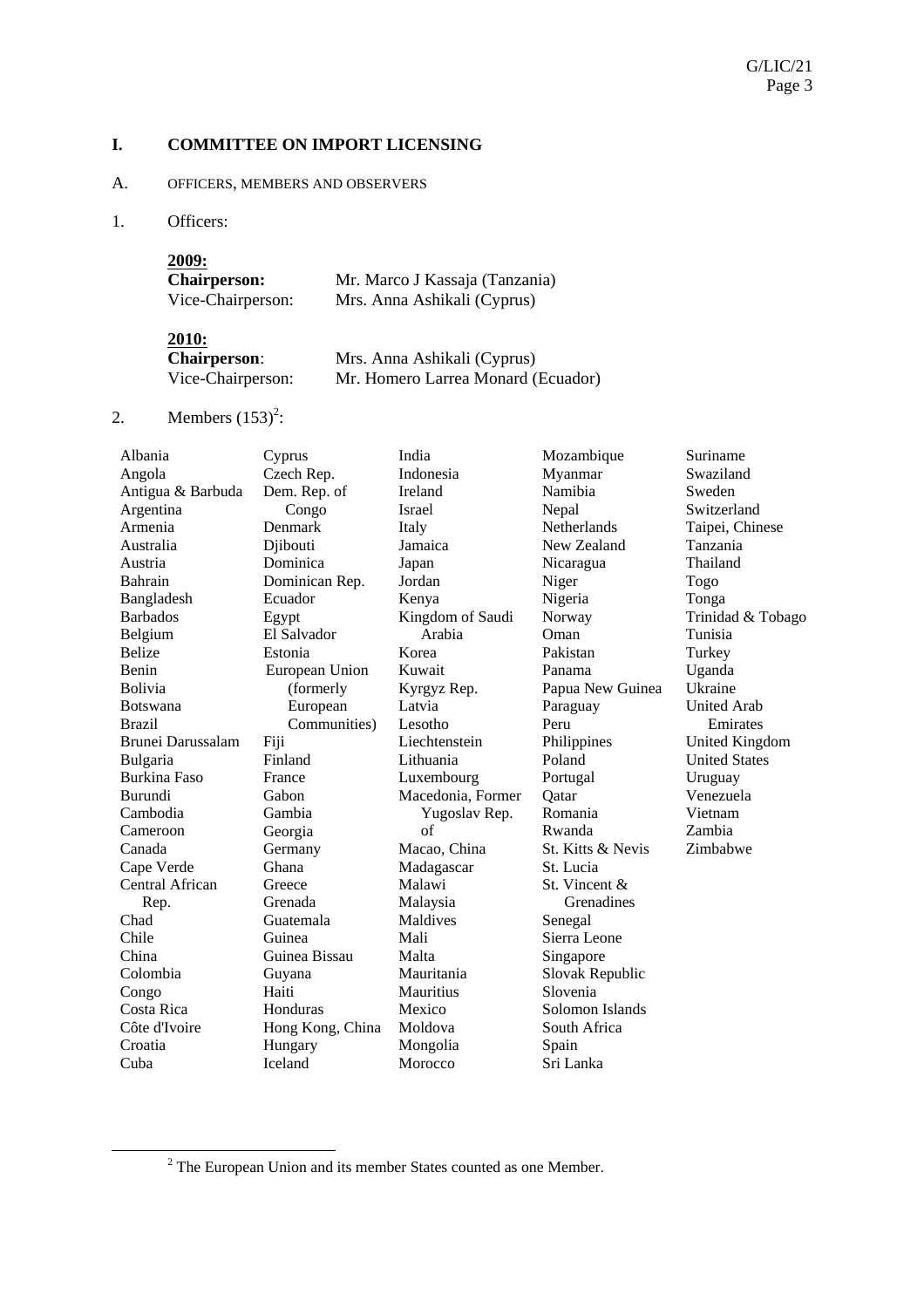#### 3. Observers

# Observer Governments  $(30)^3$

| Afghanistan                      | Lebanese Republic         |
|----------------------------------|---------------------------|
|                                  |                           |
| Algeria                          | Liberia, Republic of      |
| Andorra                          | Libya                     |
| Azerbaijan                       | Montenegro                |
| <b>Bahamas</b>                   | <b>Russian Federation</b> |
| <b>Belarus</b>                   | Samoa                     |
| <b>Bhutan</b>                    | Sao Tomé and Principe     |
| Bosnia and Herzegovina           | Serbia                    |
| Comoros                          | Seychelles                |
| <b>Equatorial Guinea</b>         | Sudan                     |
| Ethiopia                         | Syrian Arab Rep.          |
| Holy See (Vatican)               | Tajikistan                |
| Iran                             | Uzbekistan                |
| Iraq                             | Vanuatu                   |
| Kazakhstan                       | Yemen                     |
| Lao People's Democratic Republic |                           |

#### Observer Organizations

IMF, UNCTAD and the World Bank.

B. SUMMARY OF THE MAIN DEVELOPMENTS IN THE WORK OF THE COMMITTEE DURING THE PERIOD COVERED

4. During the reporting period, the Committee held its twenty-ninth, thirtieth, thirty-first and thirty-second meetings on 30 April and 19 October 2009, and 25 April and 29 October 2010. The minutes of these meetings are contained in documents G/LIC/M/29-32, respectively.

5. During the period covered, the Committee: (i) received notifications of legislation and/or publications submitted by 13 Members, notifications relating to the institution of import licensing procedures or changes in these procedures submitted by 15 Members, and replies to the Questionnaire on Import Licensing Procedures submitted by 54 Members.<sup>4</sup> The complete list of notifications submitted by Members during the reporting period is contained in Annex I; (ii) discussed the matter of compliance with notification obligations and how the issue of transparency could be improved; (iii) adopted its annual reports for 2009 and 2010 to the Council for Trade in Goods in accordance with Article 7.4 of the Agreement (G/L/903 and G/L/941); (iv) carried out the eight biennial review of the implementation and operation of the Agreement under Article 7.1 on the basis of a factual report prepared by the Secretariat (G/LIC/W/37 and G/L/20; and, (v) conducted the eighth transitional review of the implementation of China's commitments in the import licensing area pursuant to Paragraph 18 of its Protocol of Accession<sup>5</sup>. The report of the Committee to the Council for Trade in Goods on this review was circulated in document  $G/LIC/20$  ( $G/LIC/M/30$ , paragraphs 3.1 – 3.5).

6. The Chair noted that progress had taken place with regard to Members' notification obligations; some Members had now submitted for the first time their notifications under Articles 1.4a) and/or 8.2b) and under Article 5 of the Agreement. Nevertheless, the Chair expressed

 <sup>3</sup> <sup>3</sup> The European Union and its member States counted as one Member.

<sup>&</sup>lt;sup>4</sup> The European Union and its member States counted as one Member.

 $5$  WT/L/432.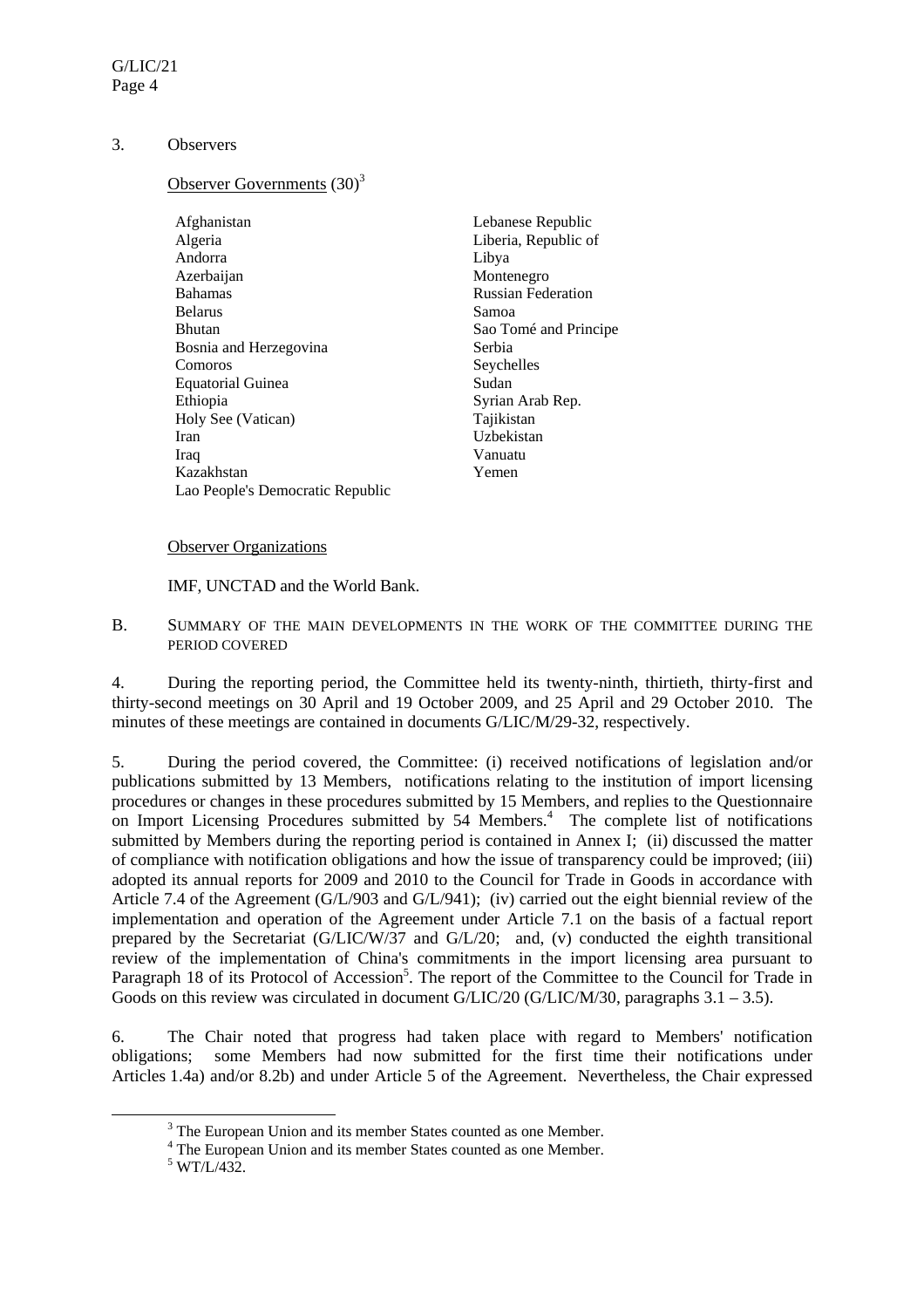that there were still some gaps concerning the failure of many Members to submit the required notifications on time. In this regard, the Committee was informed of the steps taken by the Chair and the Secretariat with a view to improving the situation. It was recalled that informal consultations had taken place with a large range of delegations, that the Committee held three informal meetings in the period under review and that delegations who attended the informal consultations as well as those who intervened at the informal Committee meetings, had unanimously highlighted the importance of improving compliance with notification obligations. They had also encouraged the different Chairs to continue, within the Committee, the informal discussion on ways and means to improve timeliness and completeness of notifications. As a result of this, since 2009, at the request of the Chairperson and in light of the suggestions and ideas proposed and discussed at the informal meetings, the Secretariat had prepared and sent specific letters to each one of the WTO Members; this was to remind them of their transparency obligations, highlighting the date of the last notification received from their authorities, especially under Article 7.3 of the Agreement. These letters also contained an invitation to Members to review the status of their notifications in general and update them whenever necessary; they also included samples of statements to be used by those Members which had not introduced any changes or only minor changes to their import licensing regimes already notified to the Committee. The latter had proved to be acceptable and easily applicable and some Members have already adopted such short statements in their notifications. The Chair also informed the Committee that she had taken stock of the ideas put forward by Members, in order to come back to the Committee with some unified and specific proposals to allow it to take this discussion forward to a concrete result, as also requested by delegations. In doing so the Chair had taken into consideration the concerns and difficulties expressed by delegations during the informal meetings and consultations, such as: cumbersomeness of notifications under the Agreement, Members preparing the multiple notifications in different ways, lack of standard forms to notify which make it more difficult to notifying Members to understand the relevant provisions and procedures, rotation of officers dealing with IL procedures and notifications and specificity of Notifications. The suggestions and general guidelines put forward by delegations during the informal meetings and consultations, such as: facilitating work through simplification while at the same time not increasing the burden to notify, and attaching importance to quality over quantity had also been taken into account. Consequently, the committee would continue to discuss informally other ways and means to improve transparency obligations such as e-forms in order to facilitate Members' compliance with their notification obligations under Articles 1.4a) and or 8.2b) and Article 5 of the Agreement. Members were also encouraged to consult the Secretariat whenever there were questions about the notification requirements, and; in the case of developing and least developed countries, to ask for technical assistance to be provided in their countries with the participation of the national authorities who enact and administer import licensing procedures.

7. As at 29 October 2010, there remained 20 Members<sup>6</sup> that had not submitted any notifications under the Agreement; only [96] Members had submitted notifications of laws, regulations and administrative procedures relevant to import licensing under Articles 1.4(a) and 8.2(b); only [34] Members<sup>7</sup> had notified the institution of new licensing procedures or changes in existing procedures under paragraphs 1-4 of Article 5; and a cumulative total of 98 Members had submitted replies to the Questionnaire under Article 7.3 since the entry into force of the WTO Agreement (See Figure 1).

 <sup>6</sup> Angola, Belize, Botswana, Cambodia, Central African Republic, Congo, Djibouti, Egypt, Guinea, Guinea Bissau, Mauritania, Mozambique, Myanmar, Nepal, St. Vincent & the Grenadines, Sierra Leone, Solomon Islands, Tanzania, Tonga and Viet Nam.

<sup>&</sup>lt;sup>7</sup> The European Union and its Member States counted as one Member.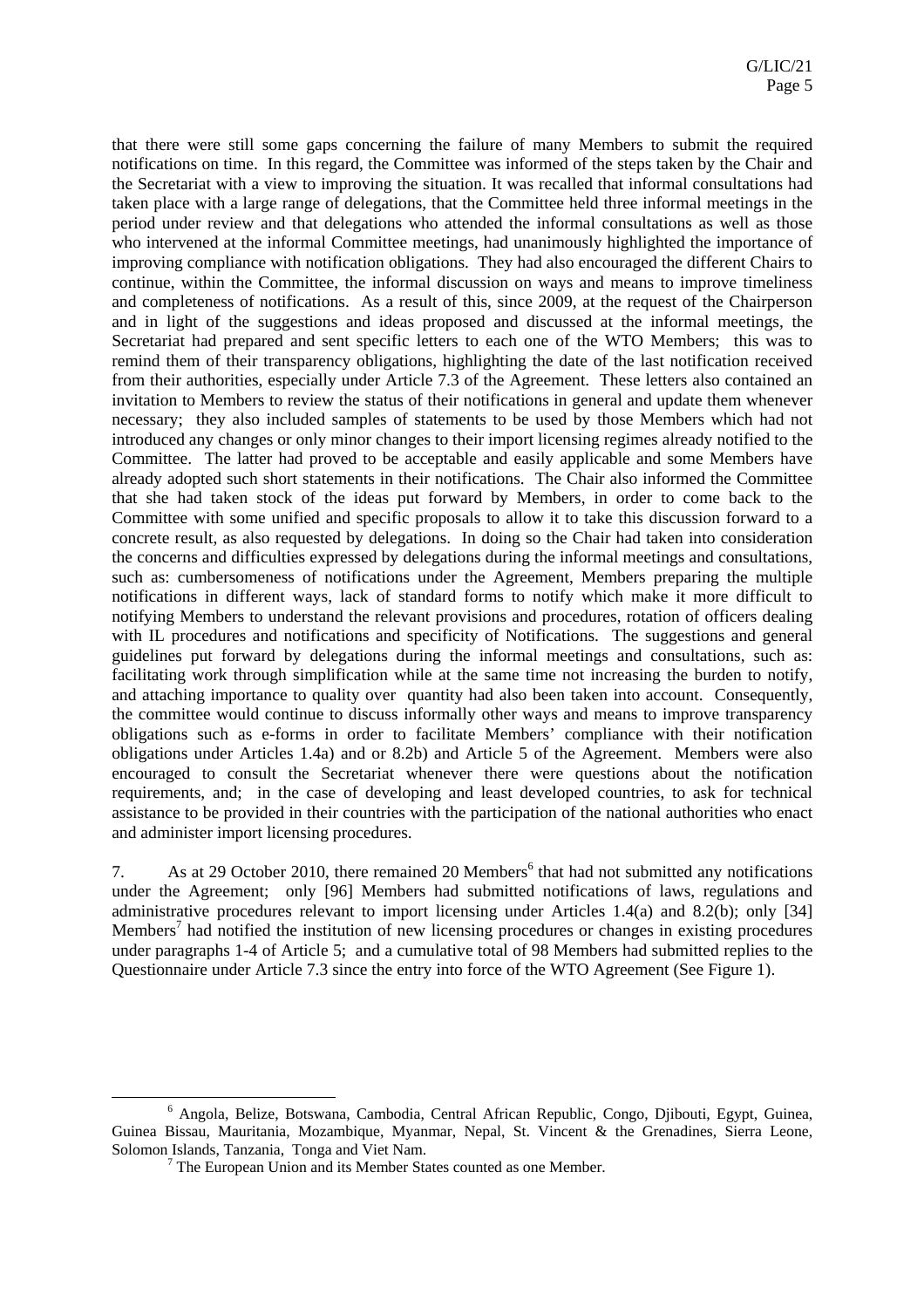# FIGURE 1: NUMBER OF MEMBERS HAVING SUBMITTED NOTIFICATIONS SINCE 1995. SITUATION AS AT 19.10.10



8. Though the Agreement required all Members to provide replies to the Questionnaire on an annual basis, the total notified each year was much less than the Membership of the WTO (11 Members in 1995, 22 Members in 1996, 25 Members in 1997, 26 Members in 1998, 20 Members in 1999, 32 Members in 2000, 23 Members in 2001, 41 Members in 2002, 25 Members in 2003, 21 Members in 2004, 19 Members in 2005, 46 Members in 2006, 37 Members in 2007; 31 Members in 2008, 42 Members in 2009 and 35 Members up to now in 2010) (See Figure 2).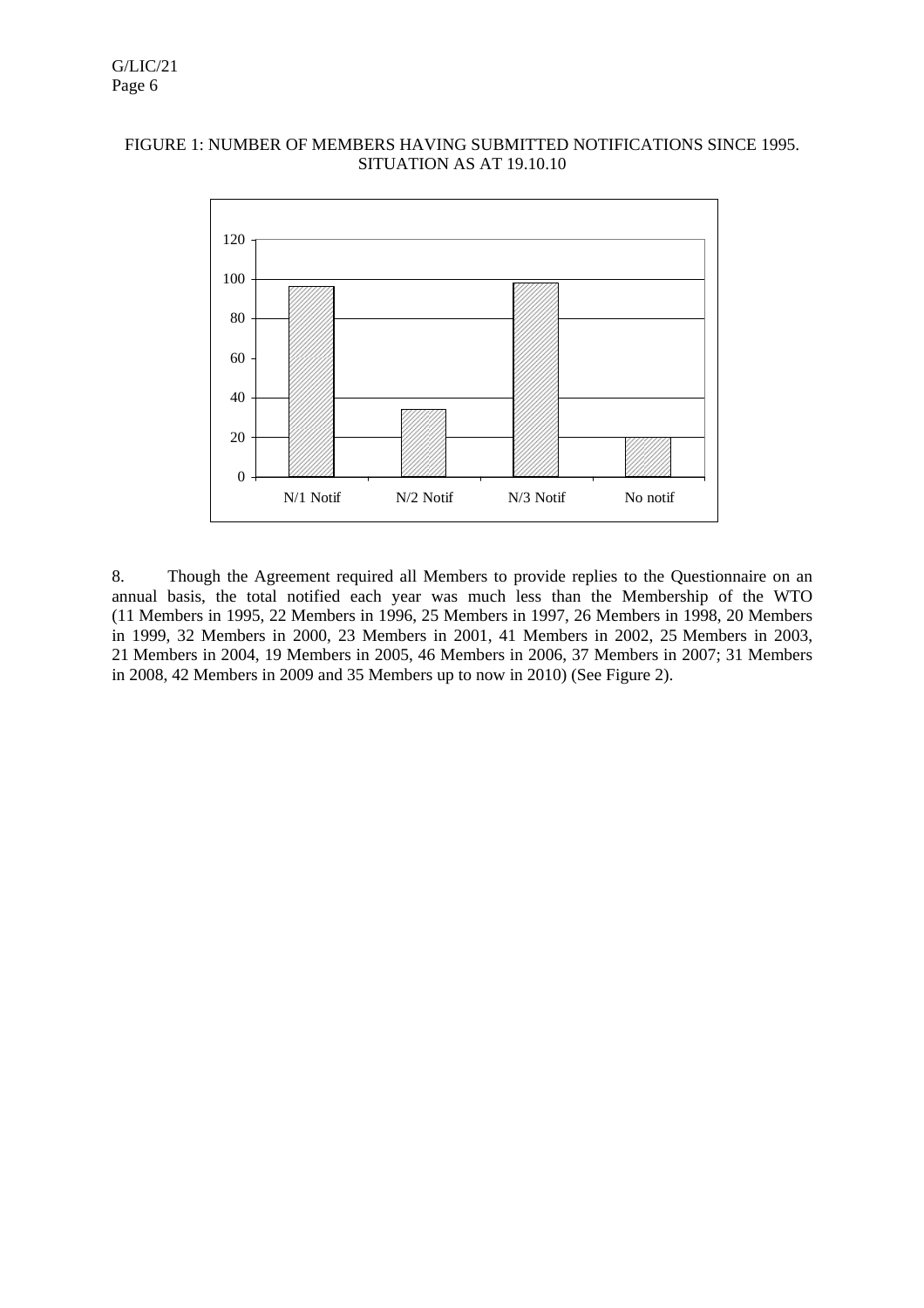

## FIGURE 2: NUMBER OF MEMBERS HAVING NOTIFIED UNDER ART. 7.3 FROM 1995 TO 2010

9. Members who had not yet submitted the required notifications or provided clarifications sought by other Members were urged to do so without any further delay. Members who had technical problems in preparing the notifications were requested to consult the Secretariat in order to assist them in complying with the requirements. The Secretariat had been contacted by some delegations requesting its assistance in the notifying process. Responses and explanations have been provided and most of these delegations have now submitted notifications or had expressed that they are in the process of preparing their notifications and will submit them soon. Various Members had also requested technical assistance through national seminars to improve their notification processes. During the period under review some Members submitted, for the first time, their notifications under various provisions of the Agreement<sup>8</sup>.

10. Written comments and questions concerning the notifications submitted to the Committee and/or on import licensing procedures maintained by Members which had not been notified to the Committee, as well as responses to these questions and comments provided by Members may be found in documents in the G/LIC/O series.<sup>9</sup>

# **II. NOTIFICATIONS**

# A. NOTIFICATIONS OF PUBLICATIONS AND/OR LEGISLATION (ARTICLES 1.4(A) AND/OR 8.2(B))

11. Paragraph 4(a) of Article 1 and paragraphs 3, 4, 5(b), 5(c) and 5(d) of Article 3 require Members to publish certain information "for other Members and traders to know the basis for granting and/or allocating licences", or "in such a manner as to enable governments and traders to become acquainted with them". Article 1.4(a) requires Members to notify to the Committee the sources in

 <sup>8</sup> Croatia, Former Yugoslav Rep. of Macedonia; Malawi and Thailand under Article. 1.4a) and Cape Verde, Kuwait, Nicaragua, Suriname and St. Kitts and Nevis under Art. 7.3. 9

 $9$  See Annex III.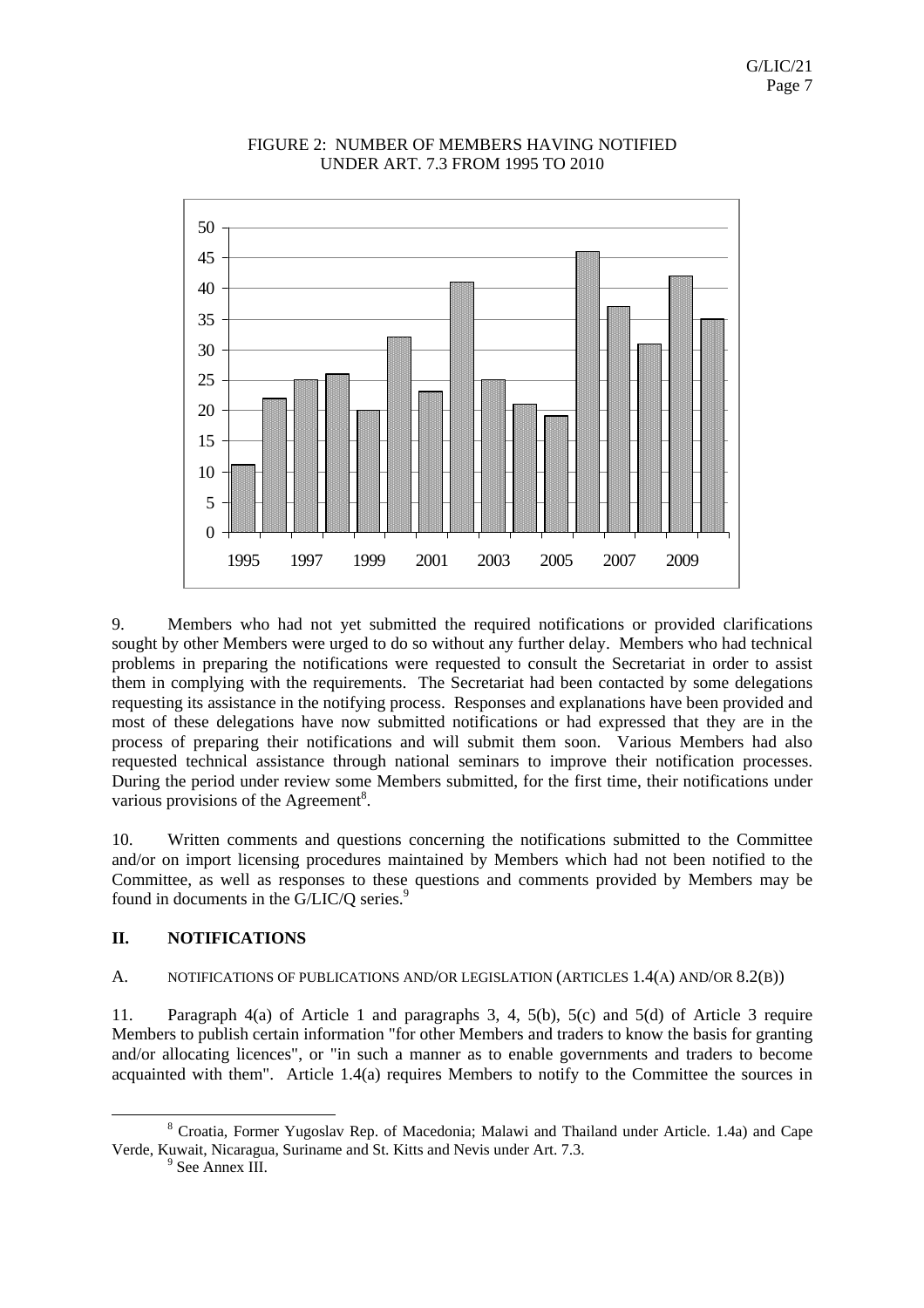which the information concerning import licensing procedures are published, and to make copies of these publications available to the Secretariat.

12. Paragraph 2(a) of Article 8 provides that "each Member shall ensure, not later than the date of entry into force of the WTO Agreement for it, the conformity of its laws, regulations and administrative procedures with the provisions of this Agreement"; paragraph 2(b) states that "each Member shall inform the Committee of any changes in its laws and regulations relevant to this Agreement and in the administration of such laws and regulations".

13. The Committee agreed that in cases where the publications or legislation were not in a WTO official language, Members shall provide, together with such publications or legislation, a summary of the notification in one of the WTO languages. Other Members may ask for a full translation if they so wish, or seek any additional information on a bilateral basis. Any issues that cannot be solved on a bilateral basis may be brought to the attention of the Committee. It was also agreed that the first notification under Article 8.2(b) shall contain the full text of relevant laws and regulations in effect on the entry into force of the WTO Agreement for the Member concerned (G/LIC/M/2 and G/LIC/3).

14. During the period covered, the Committee received 17 notifications of legislation and/or publications pursuant to Articles 1.4(a) and/or 8.2(b) of the Agreement from 13 Members. (See Figures 3, 4 and 5 below, first set of blocks. Since the entry into force of the WTO Agreement, notifications have been received from 96 Members and have been circulated in the G/LIC/N/1/ series. Copies of publications and legislation submitted with these notifications are available for consultation in the Secretariat. The status of notifications since the entry into force of the Agreement is contained in the first column of Annex II. Written questions and replies concerning these notifications may be found in documents in the  $G/LIC/O$  - series.<sup>10</sup>

B. NOTIFICATIONS OF IMPORT LICENSING PROCEDURES (ARTICLES 5 AND 7.3)

15. Article 2.1 of the Agreement defines automatic import licensing as "import licensing where approval of the application is granted in all cases, and in accordance with the requirements of paragraph 2(a)". Paragraph 2(a) of Article 2 states that "automatic import licensing procedures shall not be administered in such a manner as to have restricting effects on imports subject to automatic licensing. Automatic licensing procedures shall be deemed to have trade-restricting effects unless, *inter alia*: (i) any person, firm or institution which fulfils the legal requirements of the importing Member for engaging in import operations involving products subject to automatic licensing is equally eligible to apply for and to obtain import licences; (ii) applications for licences may be submitted on any working day prior to the customs clearance of the goods; (iii) applications for licences when submitted in appropriate and complete form are approved immediately on receipt, to the extent administratively feasible, but within a maximum of  $10$  working days".<sup>11</sup> Article 3 defines non-automatic import licensing as "import licensing not falling within the definition contained in paragraph 1 of Article 2".<sup>12</sup>

16. Article 5.1 of the Agreement requires Members which institute licensing procedures or changes in these procedures to notify the Committee of such within 60 days of publication. Pursuant to Article 5.2, the notifications shall include: the list of products subject to licensing procedures; contact point for information on eligibility; administrative body(ies) for submission of applications; date and name of publication where licensing procedures are published; indication of whether the

<sup>&</sup>lt;sup>10</sup> See Annex III.

 $11$  A concordance between the provisions of the Agreement relating to automatic licensing procedures and the Ouestionnaire on Import Licensing Procedures is contained in Annex IV.

 $12$  A concordance between the provisions of the Agreement relating to non-automatic licensing procedures and the Questionnaire on Import Licensing Procedures is contained in Annex V.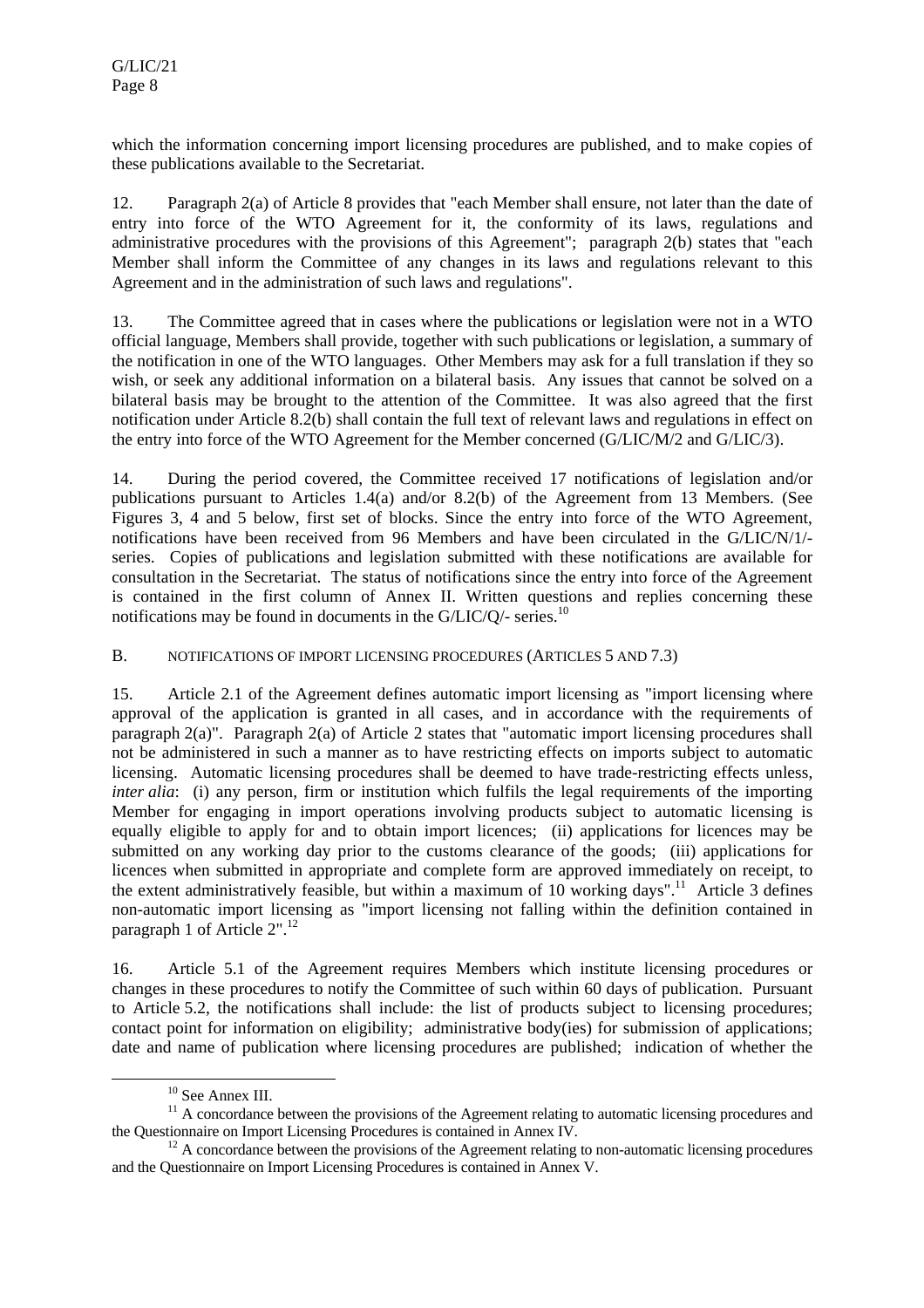licensing procedure is automatic or non-automatic according to definitions contained in Articles 2 and 3; in the case of automatic licensing procedures, their administrative purpose; in the case of non-automatic licensing procedures, indication of the measure being implemented through the licensing procedure; and expected duration of the licensing procedure if this can be estimated with some probability, and if not, reason why this information cannot be provided. Article 5.4 requires Members to notify the Committee of the publications in which the information required in Article 1.4 will be published.

17. In addition, pursuant to Article 5.5 any interested Member which considers that another Member has not notified the institution of a licensing procedure or changes therein in accordance with the provisions of Articles 5.1-5.3 may bring the matter to the attention of such other Member. If notification is not made promptly thereafter, such Member may itself notify the licensing procedure or changes therein, including all relevant and available information.

18. Pursuant to Article 7.3 of the Agreement, Members undertake to complete the annual Questionnaire on Import Licensing Procedures<sup>13</sup> promptly and in full. At its meeting in October 1995, the Committee established a time-limit of 30 September each year to submit these notifications (See documents G/LIC/M/2 and G/LIC/3).

19. During the period covered, 15 Members have submitted 33 notifications on the institution of import licensing procedures or changes in these procedures pursuant to paragraphs 1-4 of Article 5 which have been circulated in the G/LIC/N/2/- series (See Figures 3.4 and 5 below, second set of blocks). Also during the review period, 54 Members<sup>14</sup> have submitted 97 replies to the Questionnaire pursuant to Article 7.3 of the Agreement, circulated in the G/LIC/N/3/- series. (See Figures 3, 4 and 5 below, third set of blocks).

20. Since the entry into force of the WTO Agreement, notifications have been received from [34] Members on the institution of import licensing procedures or changes in these procedures pursuant to paragraphs 1-4 of Article 5 and, 98 Members have submitted replies to the Questionnaire pursuant to Article 7.3 of the Agreement. The status of notifications under Articles 5.1-5.4 and 7.3, since the entry into force of the Agreement, is contained in Annex II, columns 3 and 4 respectively. Copies of publications and legislation submitted with these notifications are available for consultation in the Secretariat. Written questions and replies concerning these notifications may be found in documents in the G/LIC/Q series<sup>15</sup>.

<sup>&</sup>lt;sup>13</sup> The Questionnaire is annexed to document G/LIC/3.

<sup>&</sup>lt;sup>14</sup> The European Communities and its member States counted as one Member.

<sup>&</sup>lt;sup>15</sup> See Annex III.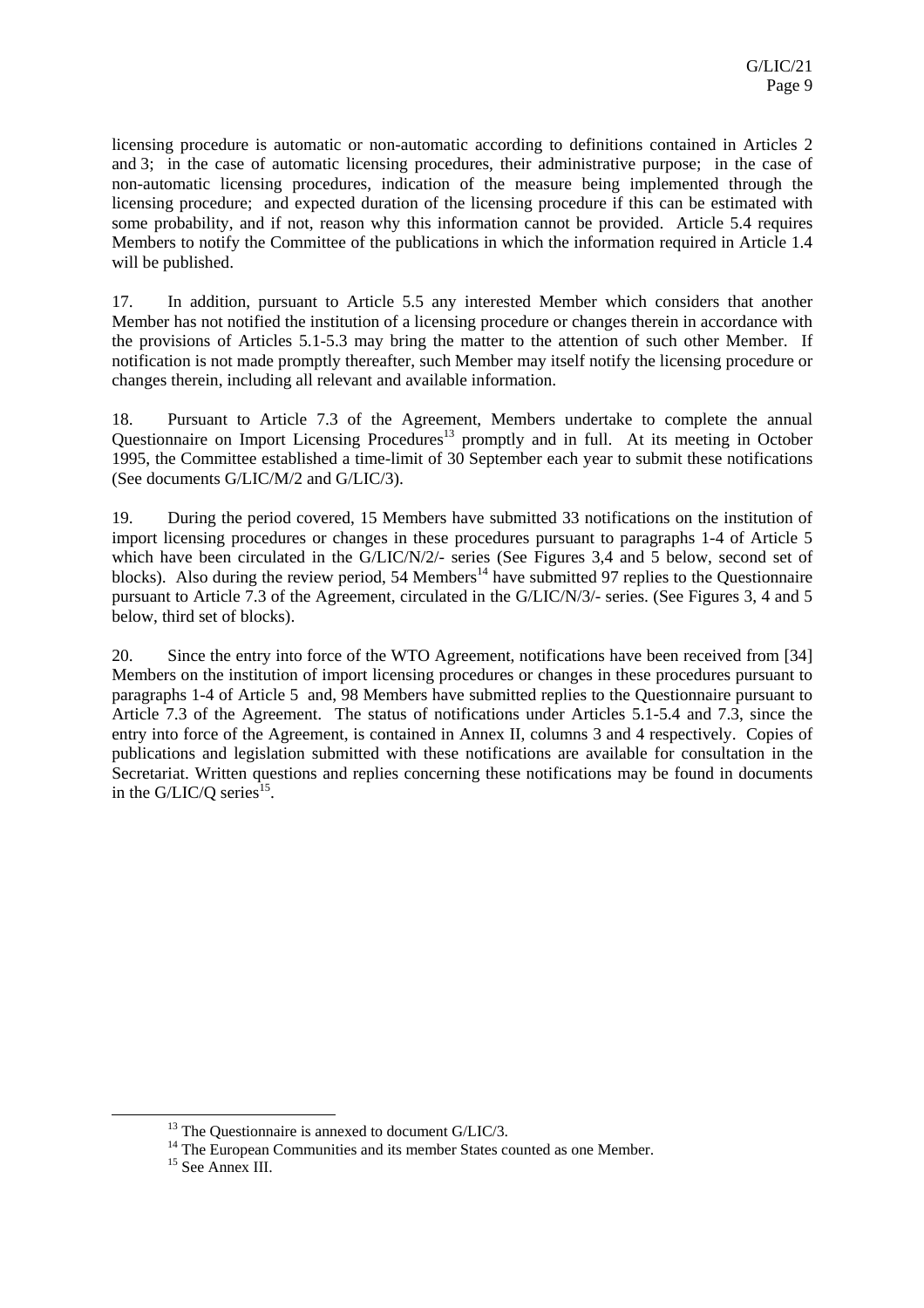

# FIGURE 3: NUMBER OF NOTIFICATIONS SUBMITTED DURING THE REVIEW PERIOD 2008-2010



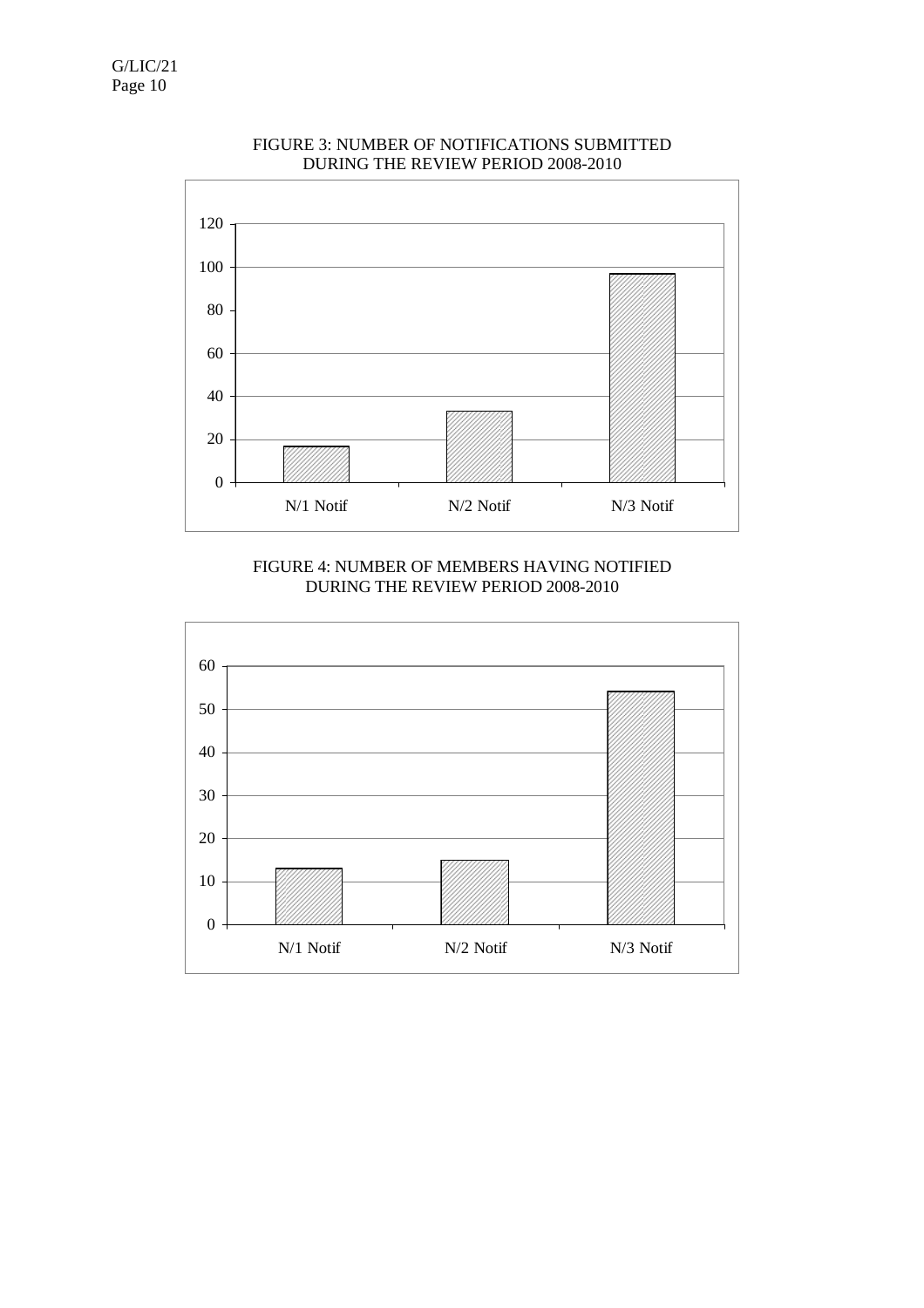

## FIGURE 5: NUMBER OF MEMBERS HAVING NOTIFIED AND NUMBER OF NOTIFICATIONS SUBMITTED DURING THE REVIEW PERIOD 2008-2010

# **III. CONSULTATION AND DISPUTE SETTLEMENT**

21. During the reporting period there were no Panels where the Agreement on Import Licensing Procedures was cited.

# **IV. QUESTIONS AND REPLIES BY MEMBERS**

22. At its meeting on 23 October 1996, the Committee reached the Understanding on Procedures for the Review of Notifications Submitted under the Agreement on Import Licensing Procedures, circulated in document G/LIC/4. This Understanding provides that Member's views, and requests for clarification, should be communicated, in writing, to the delegations concerned with copies for information to the Secretariat preferably 21 days, but at least ten working days, in advance of the meeting at which they would be raised. Replies to the questions should also be forwarded to the delegations having raised the questions, in writing, with copies for information to the Secretariat. The questions and replies thus received would be circulated by the Secretariat.

23. The complete list of written questions and replies submitted by Members during the review is contained in Annex IV.

# **V. ANNUAL REPORTS (2009 AND 2010) TO THE COUNCIL FOR TRADE IN GOODS**

24. In Accordance with Article 7.1 of the Agreement, the Committee adopted, on the basis of the documents prepared by the Secretariat (G/LIC/W/34 and G/LIC/W/36), its annual reports to the Council for Trade in Goods. The report for 2009 as revised and adopted was circulated as document G/L/903.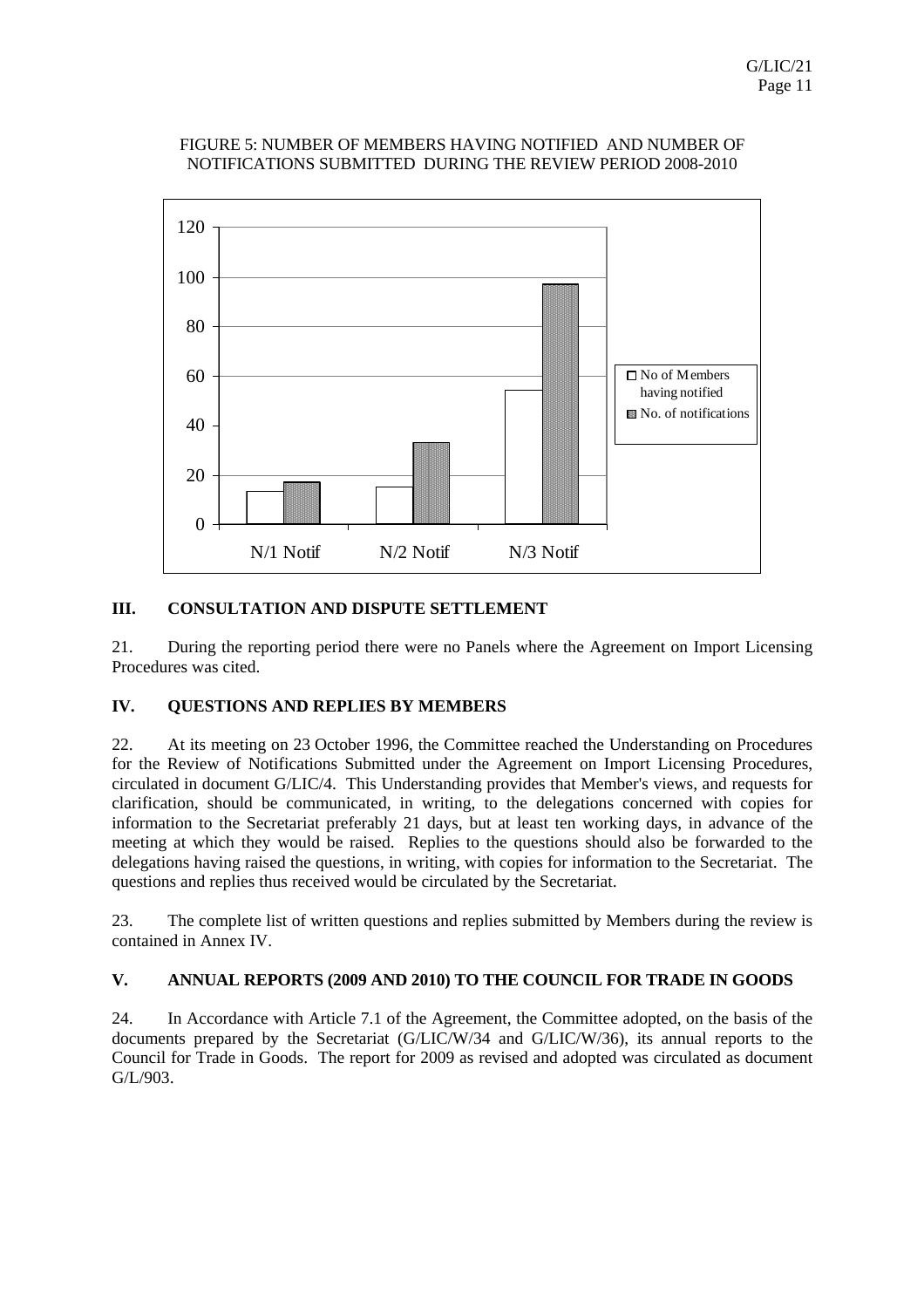# **VI. EIGHTH TRANSITIONAL REVIEW UNDER PARAGRAPH 18 OF THE PROTOCOL ON THE ACCESSION OF THE PEOPLE'S REPUBLIC OF CHINA (WT/L/432)**

A. EIGHTH TRANSITIONAL REVIEW ON THE ACCESSION OF THE PEOPLE'S REPUBLIC OF CHINA

25. The Eighth transitional review of the implementation of China's commitments in the import licensing area pursuant to Paragraph 18 of its Protocol of Accession took place at the thirtieth meeting of the Committee (19 October 2009). The report to the CTG on the eighth transitional review was circulated in document G/LIC/21.

# **VII. TECHNICAL ASSISTANCE ACTIVITIES**

26. During the period under review three technical assistance activities took place in Lao, Ecuador and Paraguay. The objective of these activities was to: (i) enhance the administrative capability of the different authorities to clearly understand the aim, purposes and particularities of the Agreement; (ii) enable them to differentiate the two types of import licences and other trade barriers whose legitimate objectives could be better obtained through less trade-restrictive and less tradedistorting measures than import licences such as technical regulations, sanitary and phyto-sanitary measures; and, (iii) provide the necessary tools and explanations to the local authorities to comply with their notification obligations. As a result of these activities Ecuador updated its notifications under Article 7.3 of the Agreement and Paraguay had started a process to update its notifications in light of the forthcoming Trade Policy Review Mechanism.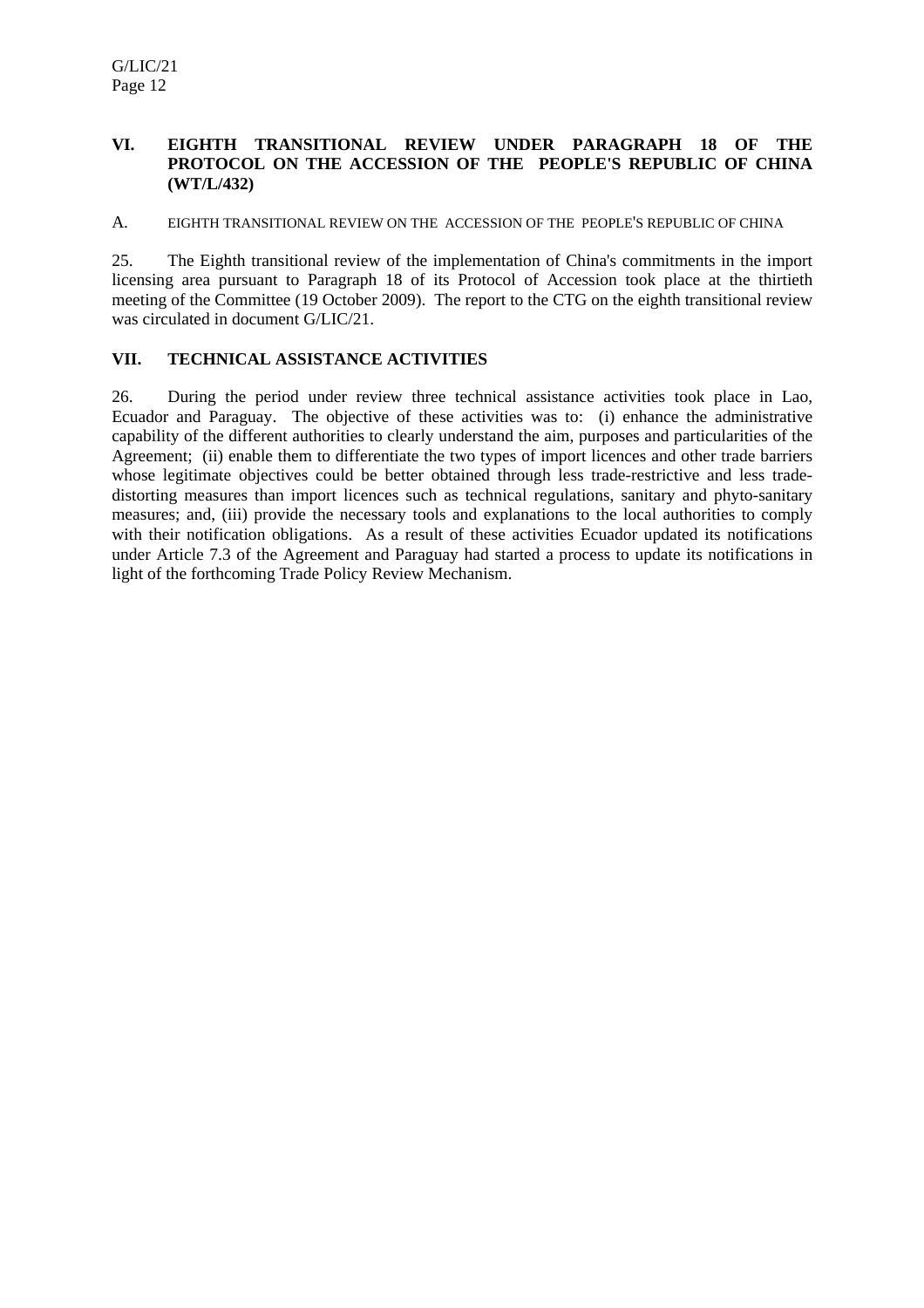# **ANNEX I**

# Notifications during the period 2008-2010

| <b>COUNTRY</b>                                | <b>ARTICLE 1.4 (A) /8.2 (B)</b> | <b>ARTICLE 5</b>                                                                                                                                                                   | <b>ARTICLE 7.3</b>                            |
|-----------------------------------------------|---------------------------------|------------------------------------------------------------------------------------------------------------------------------------------------------------------------------------|-----------------------------------------------|
| <b>ALBANIA</b>                                | G/LIC/N/1/ALB/3                 | G/LIC/N/2/ALB/2                                                                                                                                                                    | $G/LIC/N/3/ALB/3+4$                           |
| <b>ANGOLA</b>                                 |                                 |                                                                                                                                                                                    |                                               |
| <b>ANTIGUA &amp;</b>                          |                                 |                                                                                                                                                                                    |                                               |
| <b>BARBUDA</b>                                |                                 |                                                                                                                                                                                    |                                               |
| <b>ARGENTINA</b>                              | G/LIC/N/1/ARG/3                 | G/LIC/N/2/ARG/14-23<br>$G/LIC/N/2/ARG/4/Add.1+2$<br>G/LIC/N/2/ARG/4/Add.1/Rev.1<br>G/LIC/N/2/ARG/7/Add.3<br>G/LIC/N/2/ARG/12/Add.1<br>G/LIC/N/2/ARG/16/Add.1<br>G/LICN/2/ARG/22+23 | G/LIC/N/3/ARG/5/Corr/1<br>$G/LIC/N/3/ARG/6+7$ |
| <b>ARMENIA</b>                                |                                 |                                                                                                                                                                                    |                                               |
| <b>AUSTRALIA</b>                              |                                 |                                                                                                                                                                                    |                                               |
| <b>BAHRAIN</b>                                |                                 |                                                                                                                                                                                    |                                               |
| <b>BANGLADESH</b>                             |                                 |                                                                                                                                                                                    |                                               |
| <b>BARBADOS</b>                               |                                 |                                                                                                                                                                                    | $\overline{G}/LIC/N/3/BRB/5$                  |
| <b>BELIZE</b>                                 |                                 |                                                                                                                                                                                    |                                               |
| <b>BENIN</b>                                  |                                 |                                                                                                                                                                                    |                                               |
| <b>BOLIVIA</b>                                |                                 |                                                                                                                                                                                    |                                               |
| <b>BOTSWANA</b>                               |                                 |                                                                                                                                                                                    |                                               |
| <b>BRAZIL</b>                                 | $G/LIC/N/1/BRA/4+5$             | $G/LIC/N/2/BRA/4+5$                                                                                                                                                                | $G/LIC/N/3/BRA/7+8$                           |
| <b>BRUNEI</b><br><b>DARUSSALAM</b>            |                                 |                                                                                                                                                                                    |                                               |
| <b>BURKINA FASO</b>                           |                                 |                                                                                                                                                                                    | $G/LIC/N/3/BFA/2+3$                           |
| <b>BURUNDI</b>                                |                                 |                                                                                                                                                                                    |                                               |
| <b>CAMBODIA</b>                               |                                 |                                                                                                                                                                                    |                                               |
| <b>CAMEROON</b>                               |                                 |                                                                                                                                                                                    | (G/LIC/N/3/CMR/3)                             |
| <b>CANADA</b>                                 | G/LIC/N/1/CAN/2                 |                                                                                                                                                                                    | G/LIC/N/3/CAN/8+Add.1<br>G/LIC/N/3/CAN/9      |
| <b>CAPE VERDE</b>                             |                                 |                                                                                                                                                                                    | G/LIC/N/3/CPV/1                               |
| <b>CENTRAL</b><br>AFRICAN REP.<br><b>CHAD</b> |                                 |                                                                                                                                                                                    |                                               |
| <b>CHILE</b>                                  |                                 |                                                                                                                                                                                    | G/LIC/N/3/CHL/4+5                             |
| <b>CHINA</b>                                  | G/LIC/N/1/CHN/6                 |                                                                                                                                                                                    | G/LIC/N/3/CHN/8                               |
| <b>COLOMBIA</b>                               |                                 |                                                                                                                                                                                    | G/LIC/N/3/COL/6-8                             |
| <b>CONGO</b>                                  |                                 |                                                                                                                                                                                    |                                               |
| CONGO, DEM.                                   |                                 |                                                                                                                                                                                    |                                               |
| REP.<br><b>COSTA RICA</b>                     |                                 | G/LIC/N/2/CRI/2                                                                                                                                                                    | G/LIC/N/3/CRI/6+7                             |
| CÔTE D'IVOIRE                                 |                                 |                                                                                                                                                                                    |                                               |
| <b>CROATIA</b>                                | G/LIC/N/1/HRV/4+5               | G/LIC/N/2/HRV/1                                                                                                                                                                    | G/LIC/N/3/HRV/4+5                             |
| <b>CUBA</b>                                   |                                 |                                                                                                                                                                                    | G/LIC/N/3/CUB/3                               |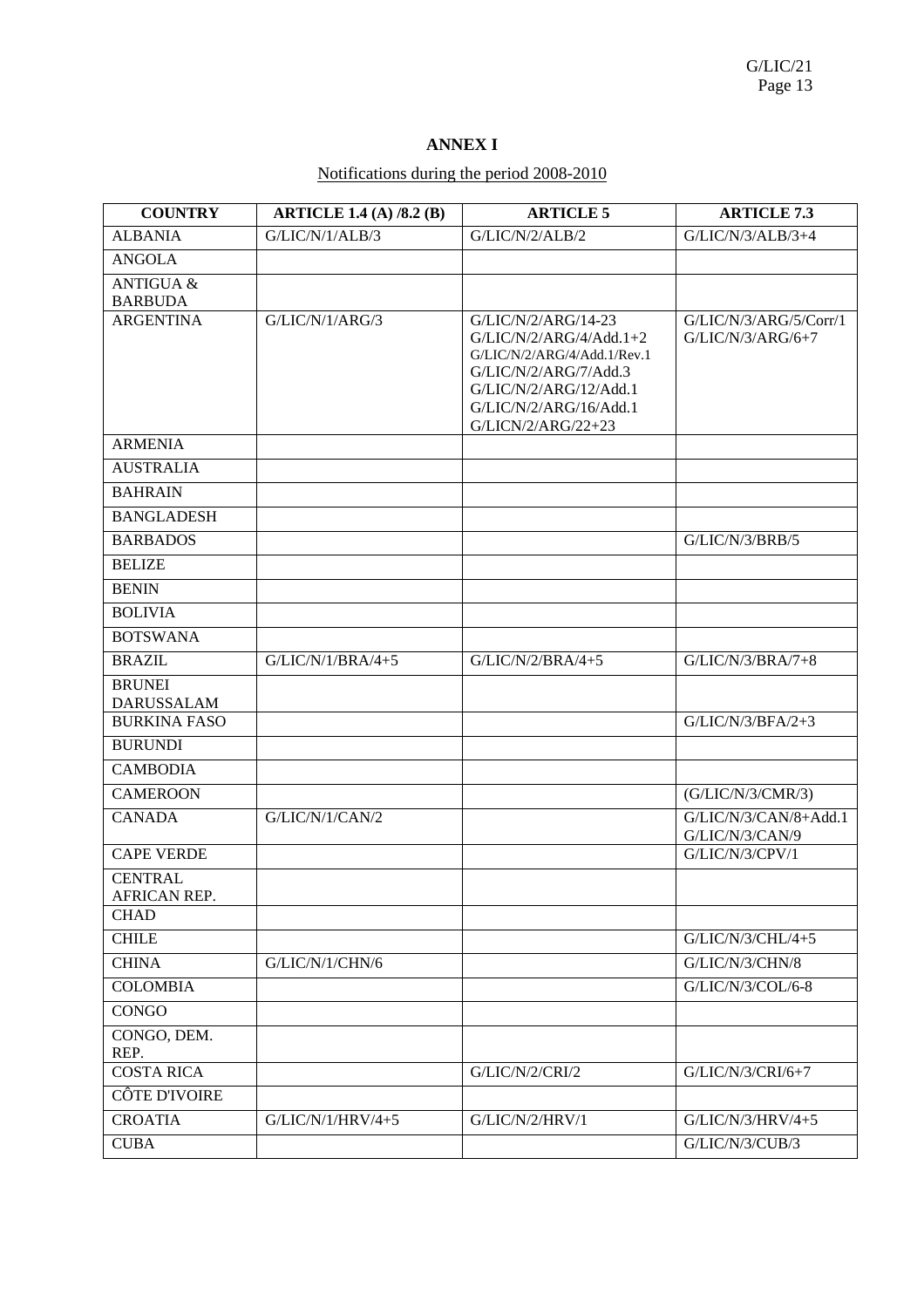| <b>COUNTRY</b>                    | <b>ARTICLE 1.4 (A) /8.2 (B)</b> | <b>ARTICLE 5</b>                             | <b>ARTICLE 7.3</b>                                                    |
|-----------------------------------|---------------------------------|----------------------------------------------|-----------------------------------------------------------------------|
| <b>DOMINICA</b>                   |                                 |                                              |                                                                       |
| <b>DOMINICAN REP</b>              |                                 |                                              | G/LIC/N/3/DOM/3+Add.1<br>G/LIC/N/3/DOM/4                              |
| <b>ECUADOR</b>                    |                                 |                                              | G/LIC/N/3/ECU/3+Add.1                                                 |
| <b>EGYPT</b>                      |                                 |                                              |                                                                       |
| <b>EL SALVADOR</b>                |                                 |                                              |                                                                       |
| EU                                |                                 |                                              | G/LIC/N/3/EEC/12+Add.1<br>G/LIC/N/3/EEC/13+Add.1                      |
| REP. OF FIJI<br><b>ISLANDS</b>    |                                 |                                              |                                                                       |
| FMR YUG. REP. OF                  | G/LIC/N/1/MKD/2                 | G/LIC/N/2/MKD/1                              | G/LIC/N/3/MKD/1                                                       |
| <b>MACEDONIA</b><br><b>GAMBIA</b> | G/LIC/N/1/MKD/3                 |                                              | G/LIC/N/3/MKD/2                                                       |
| <b>GEORGIA</b>                    |                                 |                                              |                                                                       |
| <b>GHANA</b>                      |                                 |                                              | G/LIC/N/3/GHA/4                                                       |
| <b>GRENADA</b>                    |                                 |                                              | G/LIC/N/3/GRD/3+4                                                     |
| <b>GUATEMALA</b>                  |                                 |                                              |                                                                       |
| <b>GUINEA BISSAU</b>              |                                 |                                              |                                                                       |
| <b>GUINEA.REP. OF</b>             |                                 |                                              |                                                                       |
| <b>GUYANA</b>                     |                                 |                                              |                                                                       |
|                                   |                                 |                                              |                                                                       |
| <b>HAITI</b>                      |                                 |                                              | G/LIC/N/3/HTI/5                                                       |
| <b>HONDURAS</b>                   |                                 | G/LIC/N/2/HND/4                              | $G/LIC/N/3/HND/2-5$<br>G/LIC/N/3/HND/1/Add.1<br>G/LIC/N/3/HND/3/Add.1 |
| HONG KONG,<br><b>CHINA</b>        |                                 | G/LIC/N/2/HKG/4                              | G/LIC/N/3/HKG/13+14                                                   |
| <b>INDIA</b>                      | G/LIC/N/1/IND/12                |                                              | G/LIC/N/3/IND/11                                                      |
| <b>INDONESIA</b>                  |                                 | $G/LIC/N/2/IDN/2+3$<br>G/LIC/N/2/IDN/2/Add.1 | G/LIC/N/3/IDN/4                                                       |
| <b>ISRAEL</b>                     |                                 |                                              |                                                                       |
| <b>JAMAICA</b>                    |                                 |                                              |                                                                       |
| <b>JAPAN</b>                      |                                 |                                              | G/LIC/N/3/JPN/7+8+9                                                   |
| <b>JORDAN</b>                     |                                 |                                              |                                                                       |
| <b>KENYA</b>                      |                                 |                                              |                                                                       |
| <b>KOREA</b>                      |                                 | G/LIC/N/2/KOR/1/Rev.1                        | G/LIC/N/3/KOR/7-9                                                     |
| <b>KUWAIT</b>                     |                                 |                                              | G/LIC/N/3/KWT/1                                                       |
| KYRGYZ REP.                       |                                 |                                              |                                                                       |
| <b>LESOTHO</b>                    |                                 |                                              |                                                                       |
| MACAO, CHINA                      |                                 |                                              | G/LIC/N/3/MAC/12+13                                                   |
| <b>MADAGASCAR</b>                 |                                 |                                              | $G/LIC/N/3/MDG/4+5$                                                   |
| <b>MALAWI</b>                     |                                 | G/LIC/N/2/MWI/1                              |                                                                       |
| <b>MALAYSIA</b>                   |                                 | G/LIC/N/2/MYS/4                              | G/LIC/N/3/MYS/5                                                       |
| <b>MALDIVES</b>                   |                                 |                                              |                                                                       |
| <b>MALI</b>                       |                                 |                                              |                                                                       |
| <b>MAURITANIA</b>                 |                                 |                                              |                                                                       |
| <b>MAURITIUS</b>                  |                                 |                                              |                                                                       |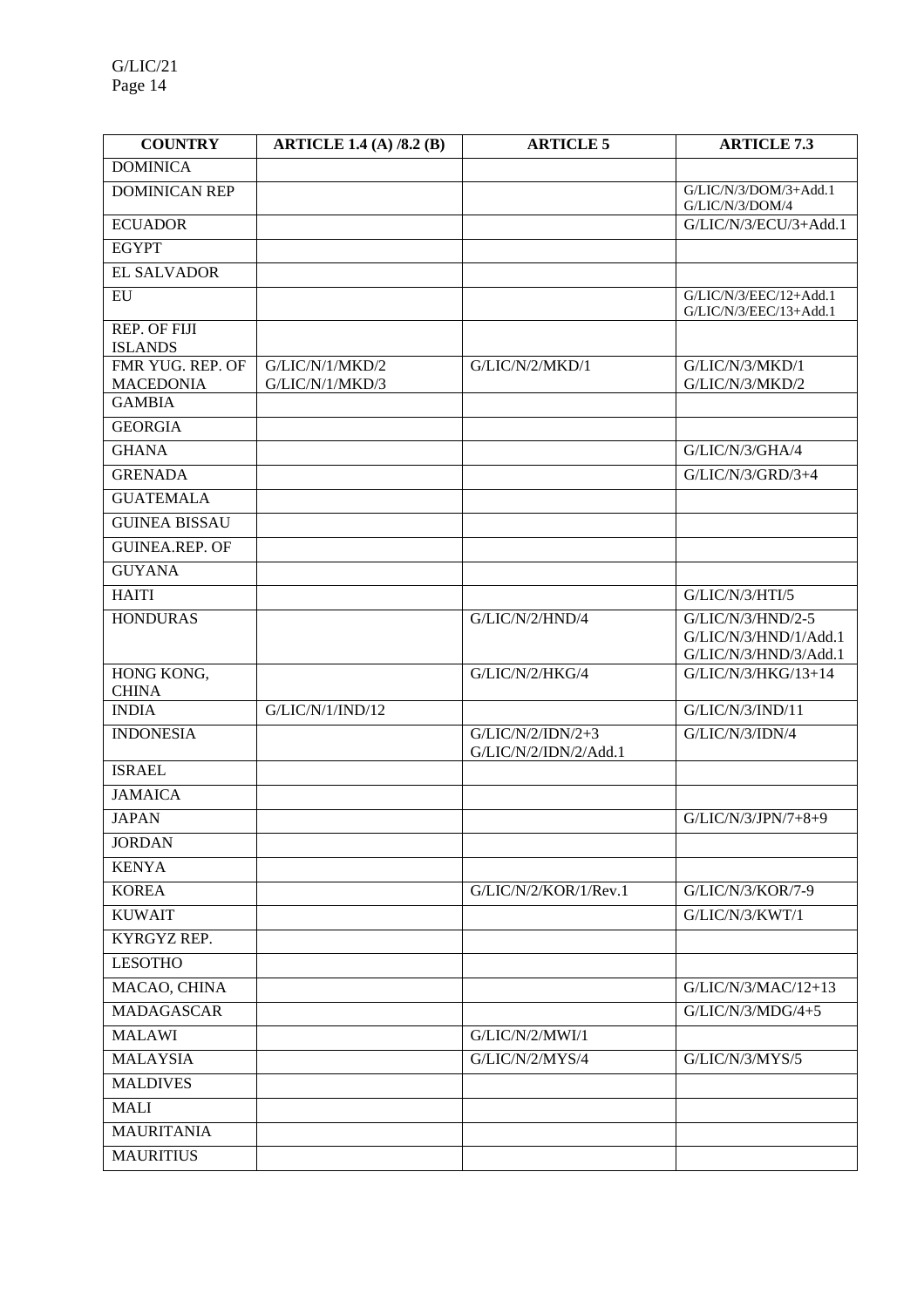| <b>COUNTRY</b>                   | <b>ARTICLE 1.4 (A) /8.2 (B)</b> | <b>ARTICLE 5</b> | <b>ARTICLE 7.3</b>     |
|----------------------------------|---------------------------------|------------------|------------------------|
| <b>MEXICO</b>                    | G/LIC/N/1/MEX/3                 |                  | G/LIC/N/3/MEX/3        |
| <b>MOLDOVA</b>                   |                                 |                  |                        |
| <b>MONGOLIA</b>                  |                                 |                  |                        |
| <b>MOROCCO</b>                   | G/LIC/N/1/MAR/1/Add.1/Rev.1     |                  | G/LIC/N/3/MAR/7/Rev.1  |
| <b>MOZAMBIQUE</b>                |                                 |                  |                        |
| <b>MYANMAR</b>                   |                                 |                  |                        |
| <b>NAMIBIA</b>                   |                                 |                  | $G/LIC/N/3/NAM/5+6$    |
| <b>NEPAL</b>                     |                                 |                  |                        |
| <b>NEW ZEALAND</b>               |                                 |                  |                        |
| <b>NICARAGUA</b>                 |                                 |                  | $G/LIC/N/3/NIC/1+2$    |
| <b>NIGER</b>                     |                                 |                  |                        |
| <b>NIGERIA</b>                   |                                 |                  | G/LIC/N/3/NGA/4-6      |
| <b>NORWAY</b>                    |                                 |                  | $G/LIC/N/3/NOR/4+5$    |
| <b>OMAN</b>                      |                                 |                  | G/LIC/N/3/OMN/4        |
| <b>PAKISTAN</b>                  |                                 |                  |                        |
| <b>PANAMA</b>                    |                                 |                  |                        |
| PAPUA NEW<br><b>GUINEA</b>       |                                 |                  |                        |
| <b>PARAGUAY</b>                  | G/LIC/N/1/PRY/2                 |                  |                        |
| <b>PERU</b>                      |                                 |                  | G/LIC/N/3/PER/6        |
| <b>PHILIPPINES</b>               |                                 |                  | G/LIC/N/3/PHL/6+7      |
| QATAR                            |                                 |                  | G/LIC/N/3/QAT/6+7      |
| <b>RWANDA</b>                    |                                 |                  |                        |
| <b>SINGAPORE</b>                 |                                 | G/LIC/N/2/SGP/5  | G/LIC/N/3/SGP/7        |
| <b>ST. KITTS &amp; NEVIS</b>     |                                 |                  | G/LIC/N/3/KNA/1        |
| <b>ST. LUCIA</b>                 |                                 |                  |                        |
| ST. VINCENT &                    |                                 |                  |                        |
| <b>GRENADINES</b>                |                                 |                  |                        |
| <b>SAUDI ARABIA</b>              |                                 |                  |                        |
| <b>SENEGAL</b>                   |                                 |                  | G/LIC/N/3/SEN/3        |
| <b>SIERRA LEONE</b>              |                                 |                  |                        |
| <b>SOLOMON</b><br><b>ISLANDS</b> |                                 |                  |                        |
| <b>SOUTH AFRICA</b>              |                                 |                  |                        |
| <b>SRI LANKA</b>                 |                                 |                  |                        |
| <b>SURINAME</b>                  |                                 |                  | G/LIC/N/3/SUR/1        |
| <b>SWAZILAND</b>                 |                                 |                  |                        |
| <b>SWITZERLAND</b>               |                                 |                  | G/LIC/N/3/CHE/5+6      |
| TAIPEI, CHINESE                  |                                 |                  | G/LIC/N/3/TPKM/2/Rev.1 |
| <b>TANZANIA</b>                  |                                 |                  |                        |
| <b>THAILAND</b>                  |                                 | G/LIC/N/2/THA/1  | $G/LIC/N/3/THA/2+3$    |
| <b>TOGO</b>                      |                                 |                  |                        |
| <b>TONGA</b>                     |                                 |                  |                        |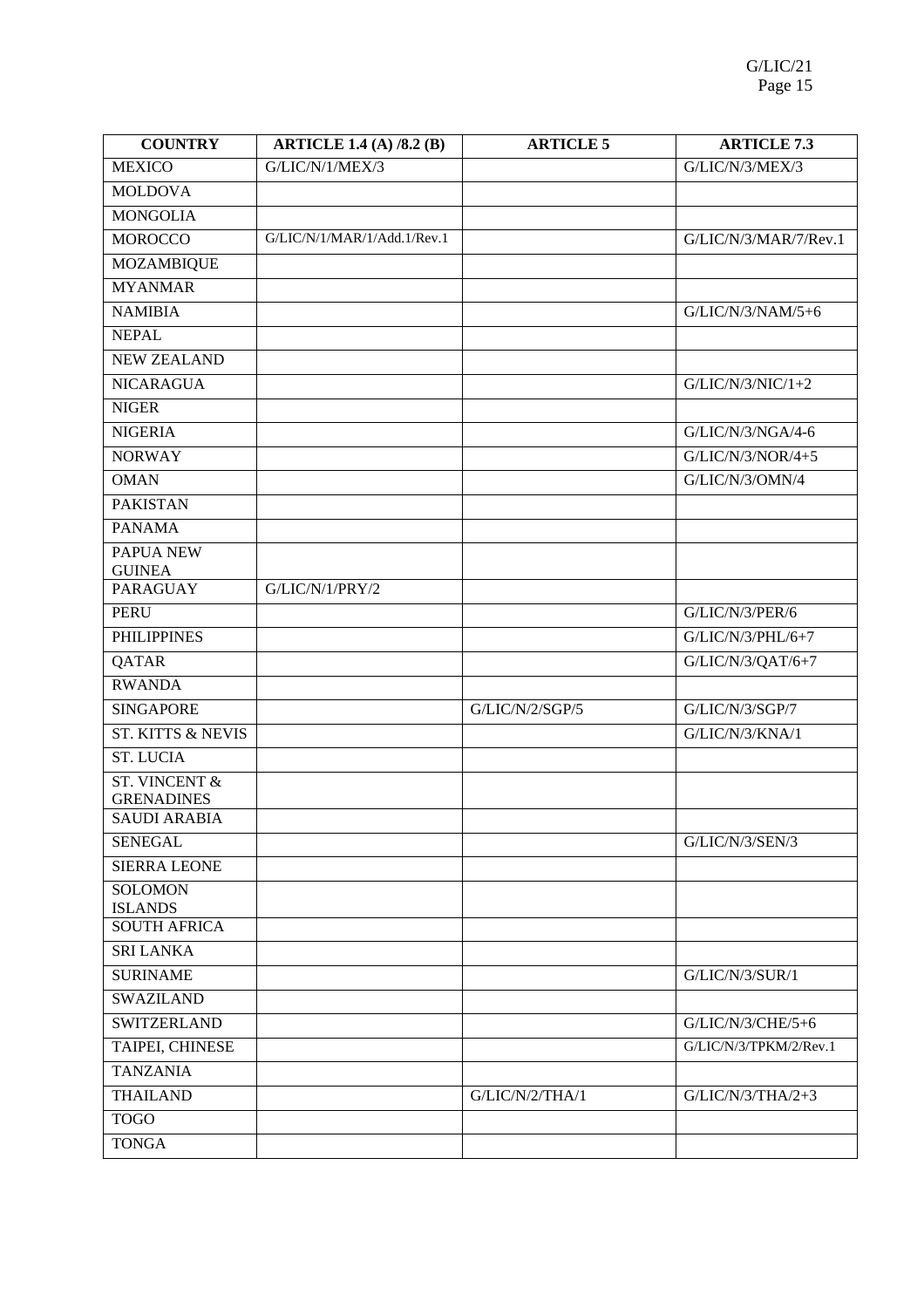| <b>COUNTRY</b>       | <b>ARTICLE 1.4 (A) /8.2 (B)</b> | <b>ARTICLE 5</b>      | <b>ARTICLE 7.3</b>   |
|----------------------|---------------------------------|-----------------------|----------------------|
| <b>TRINIDAD AND</b>  |                                 |                       | $G/LIC/N/3/TTO/8+9$  |
| <b>TOBAGO</b>        |                                 |                       |                      |
| <b>TUNISIA</b>       |                                 |                       |                      |
| <b>TURKEY</b>        | G/LIC/N/1/TUR/8                 |                       | $G/LIC/N/3/TUR/9+10$ |
| <b>UGANDA</b>        |                                 |                       |                      |
| <b>UKRAINE</b>       |                                 |                       | G/LIC/N/3/UKR/2      |
| <b>UNITED ARAB</b>   |                                 |                       |                      |
| <b>EMIRATES</b>      |                                 |                       |                      |
| <b>UNITED STATES</b> | $G/LIC/N/1/USA/5+6$             | G/LIC/N/2/USA/2/Add.1 | $G/LIC/N/3/USA/6+7$  |
| <b>URUGUAY</b>       |                                 |                       | G/LIC/N/3/URY/4      |
| <b>VENEZUELA</b>     |                                 |                       |                      |
| <b>VIET NAM</b>      |                                 |                       |                      |
| <b>ZAMBIA</b>        |                                 |                       |                      |
| <b>ZIMBABWE</b>      |                                 |                       | G/LIC/N/3/ZWE/3      |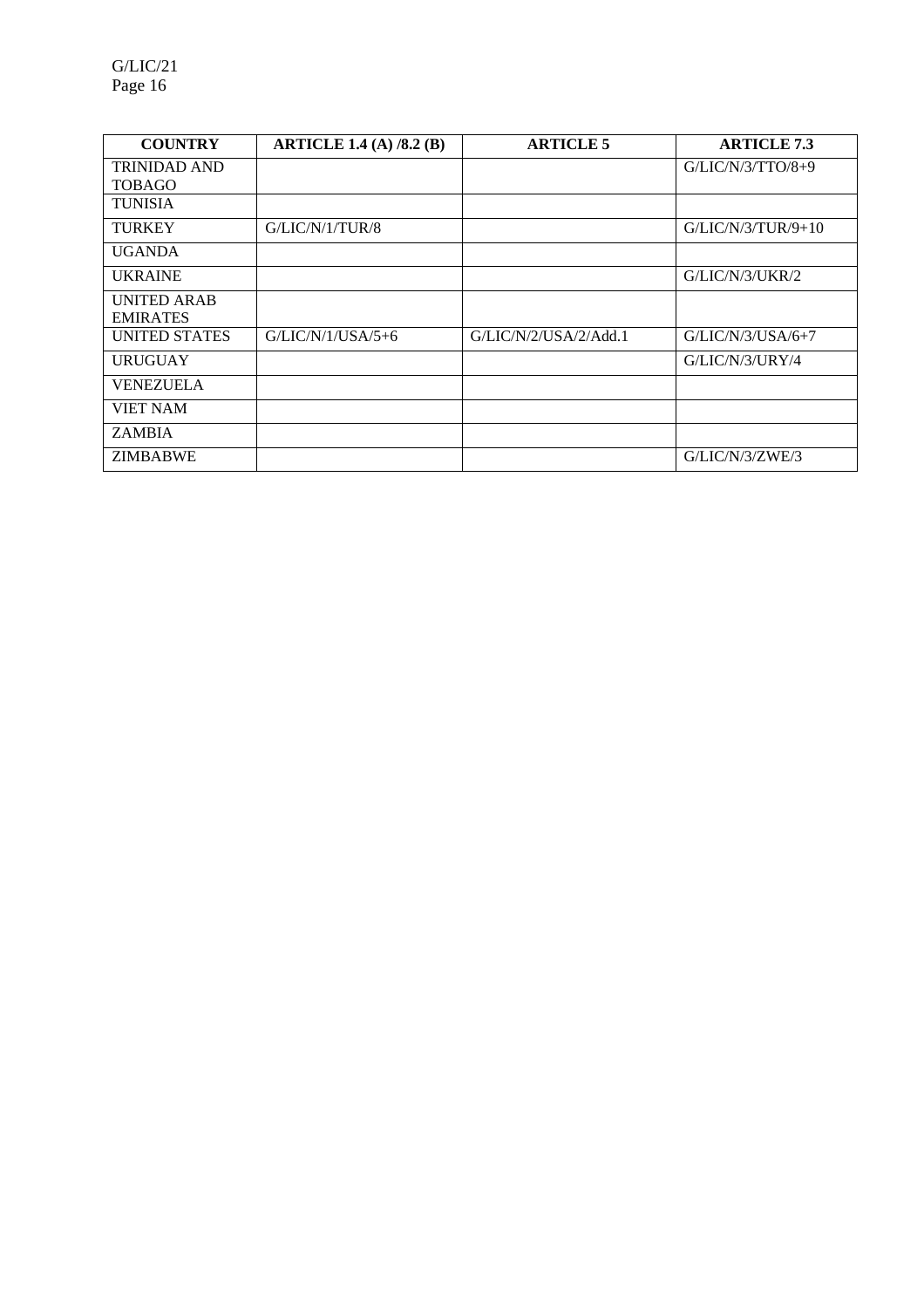# **ANNEX II**

# Notifications<sup>1</sup>

| MEMBERS <sup>2</sup>           | $N/1^3$        | <b>DATE</b> | N/2 <sup>4</sup> | <b>DATE</b> | $N/3^5$                | <b>DATE</b>          |
|--------------------------------|----------------|-------------|------------------|-------------|------------------------|----------------------|
| <b>ALBANIA</b>                 | N/1/ALB/3      | 07.10.09    | N/2/ALB/2        | 28.11.08    | N/3/ALB/4              | 23.10.09             |
| ANGOLA                         |                |             |                  |             |                        |                      |
| <b>ANTIGUA &amp; BARBUDA</b>   | N/1/ATG/1      | 31.01.02    |                  |             | N/3/ATG/2              | 30.01.02             |
| <b>ARGENTINA</b>               | N/1/ARG/3      | 17.09.09    | N/2/ARG/23       | 27.11.09    | N/3/ARG/6<br>N/3/ARG/7 | 20.10.10<br>20.10.10 |
| <b>ARMENIA</b>                 | N/1/ARM/4      | 24.09.07    |                  |             | N/3/ARM/5              | 03.10.08             |
| <b>AUSTRALIA</b>               | N/1/ALJS/1/A.1 | 22.05.97    | N/2/ALUS/1       | 14.06.04    | N/3/ALUS/3             | 23.10.06             |
| <b>BAHRAIN</b>                 | N/1/BHR/1      | 13.06.97    |                  |             | N/3/BHR/1              | 15.09.00             |
| <b>BANGLADESH</b>              | N/1/BGD/2      | 01.04.05    |                  |             | N/3/BGD/4              | 05.10.07             |
| <b>BARBADOS</b>                | N/1//BRB/1     | 04.10.96    |                  |             | N/3/BRB/5              | 26.01.10             |
| <b>BELIZE</b>                  |                |             |                  |             |                        |                      |
| <b>BENIN</b>                   | N/1/BEN/1      | 10.02.97    |                  |             |                        |                      |
| <b>BOLIVIA</b>                 | N/1/BOL/1      | 16.06.97    |                  |             | N/3/BOL/3              | 29.06.00             |
| <b>BOTSWANA</b>                |                |             |                  |             |                        |                      |
| <b>BRAZIL</b>                  | N/1/BRA/5      | 19.04.10    | N/2/BRA/5        | 19.04.10    | N/3/BRA/8              | 19.04.10             |
| <b>BRUNEI DARUSSALAM</b>       |                |             |                  |             | N/3/BRN/1              | 10.04.97             |
| <b>BURKINA FASO</b>            | N/1/BFA/1      | 10.02.97    |                  |             | N/3/BFA/3              | 29.06.10             |
| <b>BURUNDI</b>                 | N/1/BDI/1      | 27.04.01    |                  |             | N/3/BDI/2              | 07.11.01             |
| <b>CAMBODIA</b>                |                |             |                  |             |                        |                      |
| <b>CAMEROON</b>                | N/1/CMR/1      | 18.09.01    |                  |             | N/3/CMR/3              | 25.09.09             |
| <b>CANADA</b>                  | N/1/CAN/2      | 10.06.09    |                  |             | N/3/CAN/9              | 18.10.10             |
| <b>CAPE VERDE</b>              |                |             |                  |             | $N/3$ /CPV/1           | 30.10.09             |
| <b>CENTRAL AFRICAN</b><br>REP. |                |             |                  |             |                        |                      |
| <b>CHAD</b>                    | N/1/TCD/2      | 16.08.00    |                  |             | N/3/TCD/2              | 20.08.01             |
| <b>CHILE</b>                   | N/1/CHL/1      | 31.07.06    |                  |             | $N/3$ /CHL/5           | 17.09.10             |
| <b>CHINA</b>                   | N/1/CHN/6      | 24.03.10    |                  |             | $N/3$ /CHN/8           | 20.10.09             |
| <b>COLOMBIA</b>                | N/1/COL/2      | 08.10.07    |                  |             | $N/3$ /COL/8           | 19.04.10             |
| CONGO                          |                |             |                  |             |                        |                      |

<u>1</u>

<sup>1</sup> The title "Date" refers to the date of issuance of the document.<br>
<sup>2</sup> The European Union and its Member States counted as one Member.<br>
<sup>3</sup> Article 1.4(a) and/or Article 8.2(b) publications and/or legislation (date of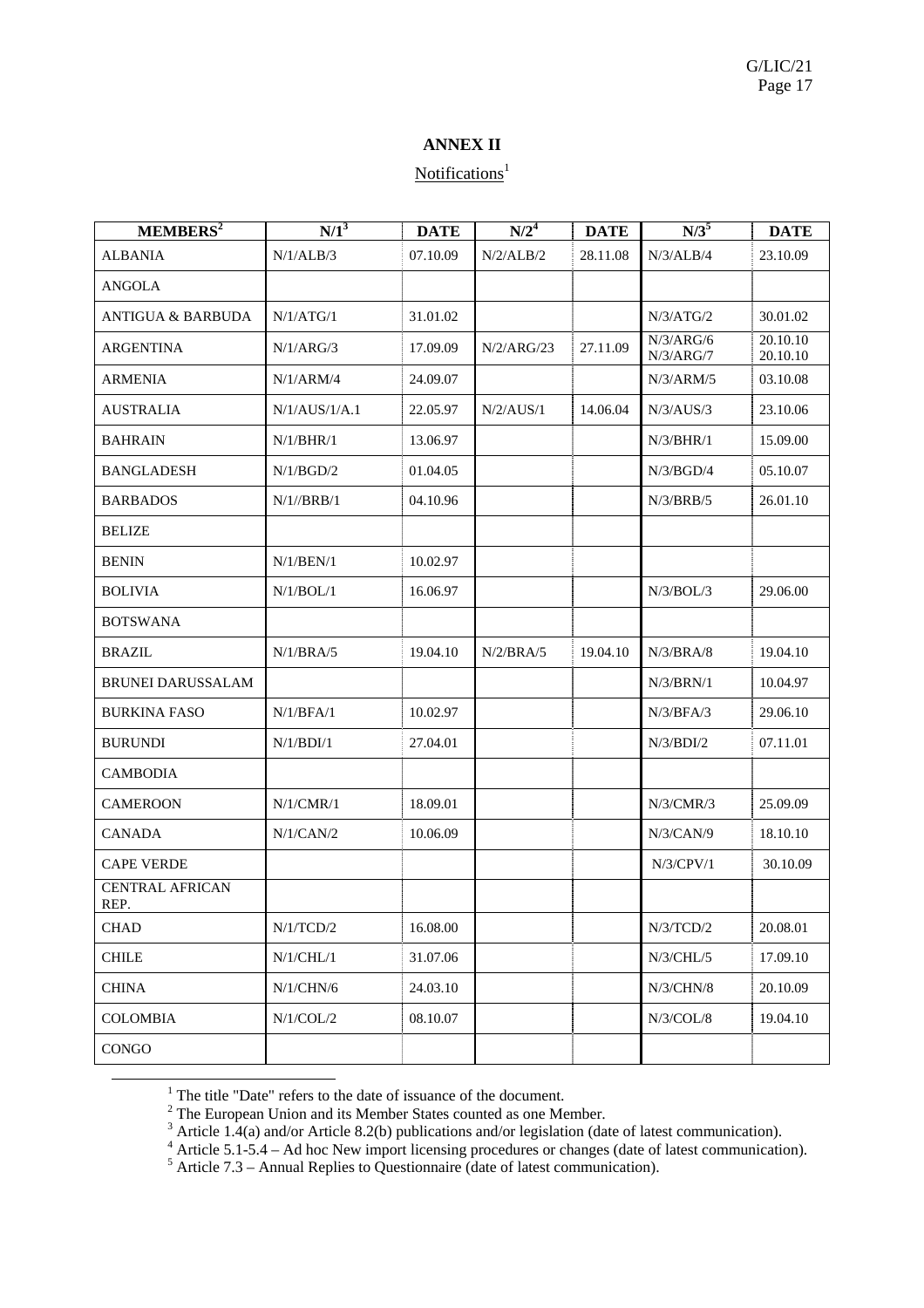| MEMBERS <sup>2</sup>               | $\overline{N/1}^3$ | <b>DATE</b> | N/2 <sup>4</sup> | <b>DATE</b> | $N/3^5$                   | <b>DATE</b> |
|------------------------------------|--------------------|-------------|------------------|-------------|---------------------------|-------------|
| <b>COSTA RICA</b>                  | N/1/CRI/2          | 15.03.07    | N/2/CRI/2        | 20.10.10    | N/3/CRI/7                 | 14.10.10    |
| <b>COTE D'IVOIRE</b>               | N/1/CIV/1          | 08.02.02    |                  |             | N/3/CIV/2                 | 05.10.07    |
| <b>CROATIA</b>                     | N/1/HRV/5          | 21.10.10    | N/2/HRV/1        | 09.10.09    | N/3/HRV/5                 | 07.09.10    |
| <b>CUBA</b>                        | N/1/CUB/1          | 24.01.96    |                  |             | $N/3$ /CUB/3              | 20.01.09    |
| CONGO DEM. REP. OF                 | $N/1$ /COD/1       | 19.10.06    |                  |             | $N/3$ /COD/1              | 18.10.06    |
| <b>DJIBOUTI</b>                    |                    |             |                  |             |                           |             |
| <b>DOMINICA</b>                    | N/1/DMA/1          | 22.02.01    |                  |             | N/3/DMA/2                 | 06.12.06    |
| DOMINICAN REPUBLIC                 | N/1/DOM/1          | 04.05.04    |                  |             | N/3/DOM/4                 | 29.10.10    |
| EU                                 | N/1/EEC/2/A.4      | 10.01.03    | N/2/EEC/2        | 14.07.97    | $N/3/EEC/13+$<br>A.1      | 18.10.10    |
| <b>ECUADOR</b>                     | N/1/ECU/2          | 15.06.06    |                  |             | N/3/ECU/3/A.1             | 19.04.10    |
| <b>EGYPT</b>                       |                    |             |                  |             |                           |             |
| <b>EL SALVADOR</b>                 | N/1/SLV/1          | 03.02.04    |                  |             |                           |             |
| REP. OF THE FIJI<br><b>ISLANDS</b> | N/1/FJI/1          | 03.09.97    |                  |             | N/3/FJI/1                 | 16.04.97    |
| FMR. YUGOSLAV REP.<br>OF MACEDONIA | N/1/MKD/3          | 18.10.10    | N/2/MKD/1        | 17.04.09    | N/3/MKD/2                 | 18.10.10    |
| <b>GABON</b>                       | $\rm N/1/GAB/2$    | 13.03.02    |                  |             |                           |             |
| <b>GAMBIA</b>                      |                    |             |                  |             | N/3/GMB/2                 | 27.09.07    |
| <b>GEORGIA</b>                     | N/1/GEO/1          | 08.04.02    |                  |             | N/3/GEO/3                 | 04.09.06    |
| <b>GHANA</b>                       | N/1/GHA/1          | 21.04.04    |                  |             | N/3/GHA/4                 | 29.09.09    |
| <b>GRENADA</b>                     | N/1/GRD/1          | 10.04.02    |                  |             | N/3/GRD/4                 | 08.09.10    |
| <b>GUATEMALA</b>                   | N/1/GTM/2          | 28.01.00    |                  |             | N/3/GTM/4                 | 09.11.07    |
| <b>GUINEA BISSAU</b>               |                    |             |                  |             |                           |             |
| GUINEA, REP.OF                     |                    |             |                  |             |                           |             |
| <b>GUYANA</b>                      | N/1/GUY/1          | 10.04.02    |                  |             | N/3/GUY/2                 | 28.10.03    |
| <b>HAITI</b>                       | N/1/HTI/2          | 27.10.06    |                  |             | N/3/HTI/5                 | 30.10.09    |
| <b>HONDURAS</b>                    | N/1/HND/1          | 03.12.96    | N/2/HND/4        | 18.01.10    | N/3/HND/1/<br>Add1+Corr.1 | 16.09.10    |
|                                    |                    |             |                  |             | N/3/HND/5                 | 25.10.10    |
| HONG KONG, CHINA                   | N/1/HKG/5          | 07.01.03    | N/2/HKG/4        | 18.09.09    | N/3/HKG/14                | 24.09.10    |
| <b>ICELAND</b>                     | N/1/ISL/1          | 26.01.99    |                  |             | N/3/ISL/3                 | 28.10.04    |
| <b>INDIA</b>                       | N/1/IND/12         | 16.10.09    | N/2/IND/10       | 22.09.08    | N/3/IND/11                | 27.07.10    |
| <b>INDONESIA</b>                   | N/1/IDN/1          | 02.11.98    | $N/2$ /IDN/3     | 06.07.09    | $N/3$ /IDN/4              | 23.02.10    |
| <b>ISRAEL</b>                      | N/1/ISR/1          | 19.10.06    | N/2/ISR/1        | 19.10.06    | N/3/ISR/1                 | 19.10.06    |
| <b>JAMAICA</b>                     | N/1/JAM/1          | 11.07.96    | N/2/JAM/1        | 01.10.03    | N/3/JAM/3                 | 03.09.08    |
| <b>JAPAN</b>                       | N/1/JPN/2/R.1      | 26.02.97    | N/2/JPN/3        | 27.04.01    | N/3/JPN/9                 | 06.10.10    |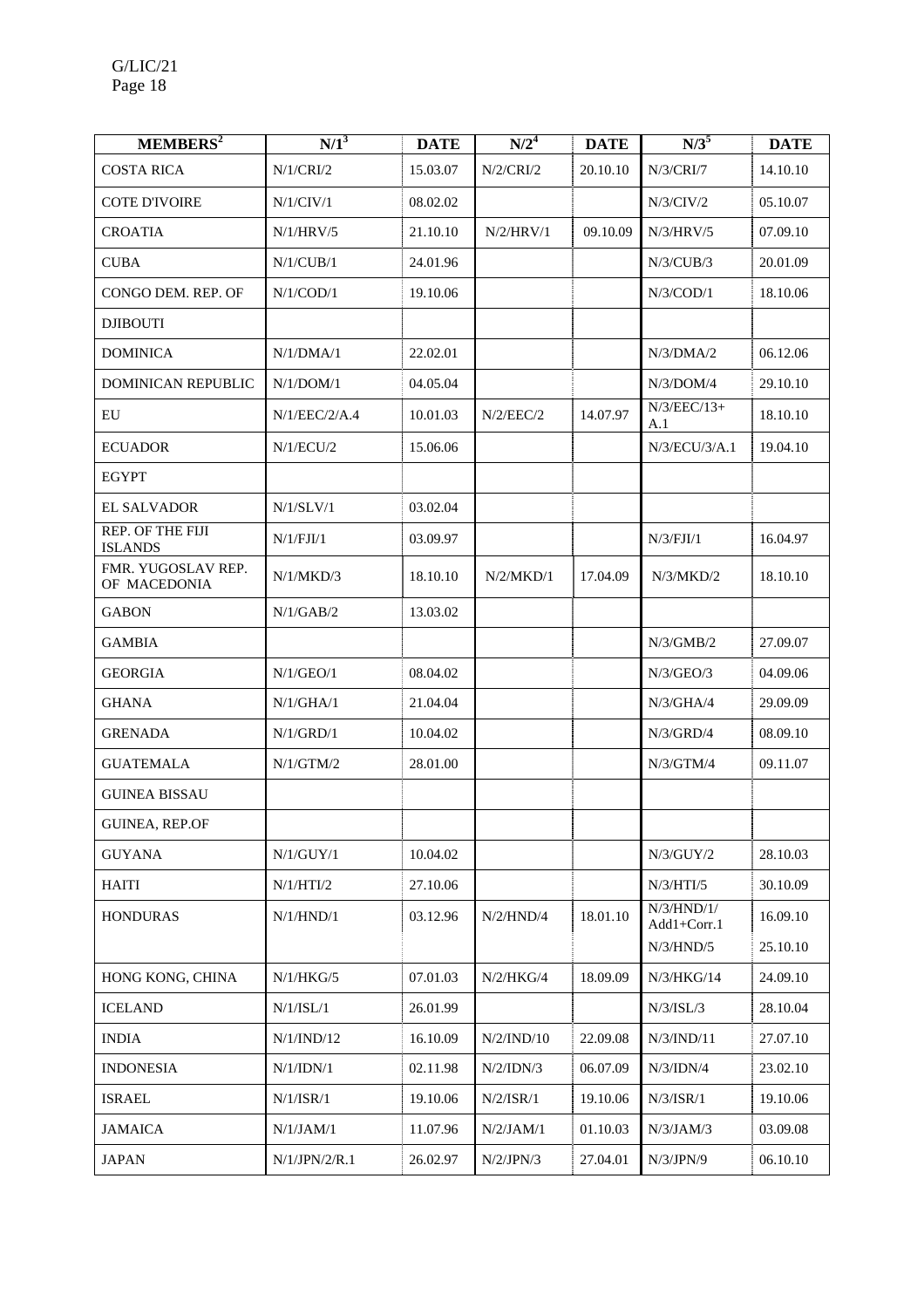| MEMBERS <sup>2</sup>              | $N/1^3$           | <b>DATE</b> | N/2 <sup>4</sup> | <b>DATE</b> | $N/3^5$       | <b>DATE</b> |
|-----------------------------------|-------------------|-------------|------------------|-------------|---------------|-------------|
| <b>JORDAN</b>                     | N/1/JOR/2/A.1     | 03.09.03    | N/2/JOR/2        | 10.06.05    | N/3/JOR/1     | 11.12.00    |
| <b>KENYA</b>                      | N/1/KEN/1         | 12.06.03    |                  |             | N/3/KEN/2/A.1 | 12.06.03    |
| KINGDOM OF SAUDI<br><b>ARABIA</b> |                   |             |                  |             | N/3/SAU/1     | 18.10.06    |
| KOREA, REP. OF                    | N/1/KOR/3         | 14.04.98    | N/2/KOR/1/R1     | 27.07.09    | N/3/KOR/9     | 29.09.10    |
| <b>KUWAIT</b>                     | N/1/KWT/1         | 18.05.07    |                  |             | N/3/KWT/1     | 25.10.10    |
| KYRGYZ REPUBLIC                   | N/1/KGZ/1         | 18.01.00    |                  |             | N/3/KGZ/2     | 09.10.06    |
| <b>LESOTHO</b>                    |                   |             |                  |             | N/3/LSO/1     | 06.06.08    |
| <b>LIECHTENSTEIN</b>              | N/1/LIE/2         | 26.10.00    | N/2/LIE/2        | 26.10.00    | N/3/LIE/4/A.1 | 14.04.03    |
| MACAO, CHINA                      | N/1/MAC/3         | 10.12.07    |                  |             | N/3/MAC/13    | 15.09.10    |
| MADAGASCAR                        | N/1/MDG/2         | 25.04.00    |                  |             | N/3/MDG/5     | 26.01.10    |
| <b>MALAWI</b>                     | N/1/MWI/1         | 13.10.99    | N/2/MWI/1        | 10.05.10    | N/3/MWI/2     | 03.10.06    |
| <b>MALAYSIA</b>                   |                   |             | $\rm N/2/MYS/4$  | 19.04.10    | N/3/MYS/5     | 26.01.10    |
| <b>MALDIVES</b>                   |                   |             |                  |             | N/3/MDV/1     | 15.04.02    |
| <b>MALI</b>                       | N/1/MLI/1         | 27.08.01    |                  |             | N/3/MLI/2     | 27.08.01    |
| <b>MAURITANIA</b>                 |                   |             |                  |             |               |             |
| <b>MAURITIUS</b>                  | N/1/MUS/2         | 11.05.07    | N/2/MUS/1        | 17.03.08    | N/3/MUS/3     | 17.03.08    |
| <b>MEXICO</b>                     | N/1/MEX/3         | 18.01.10    |                  |             | N/3/MEX/3     | 18.01.10    |
| MOLDOVA                           | N/1/MDA/1         | 22.01.02    | N/2/MDA/1        | 16.10.08    | N/3/MDA/1     | 08.02.02    |
| <b>MONGOLIA</b>                   | N/1/MNG/1         | 27.04.01    |                  |             | N/3/MNG/1     | 12.06.03    |
| <b>MOROCCO</b>                    | N/1/MAR/1/A.1/R.1 | 08.10.09    |                  |             | N/3/MAR/7/R.1 | 09.10.09    |
| MOZAMBIQUE                        |                   |             |                  |             |               |             |
| <b>MYANMAR</b>                    |                   |             |                  |             |               |             |
| <b>NAMIBIA</b>                    | N/1/NAM/1         | 29.10.02    |                  |             | N/3/NAM/6     | 30.08.10    |
| <b>NEPAL</b>                      |                   |             |                  |             |               |             |
| <b>NEW ZEALAND</b>                | N/1/NZL/1         | 22.08.96    |                  |             | N/3/NZL/1/A.1 | 06.04.98    |
| NICARAGUA                         | N/1/NIC/1         | 05.08.96    |                  |             | N/3/NIC/2     | 19.07.10    |
| <b>NIGER</b>                      | N/1/NER/1         | 12.01.98    |                  |             |               |             |
| <b>NIGERIA</b>                    | $\rm N/1/NGA/1$   | 18.02.98    | N/2/NGA/2        | 18.02.98    | N/3/NGA/6     | 26.07.10    |
| <b>NORWAY</b>                     | N/1/NOR/2         | 03.12.97    |                  |             | N/3/NOR/5     | 07.07.10    |
| <b>OMAN</b>                       | N/1/OMN/1         | 20.02.01    |                  |             | $N/3$ /OMN/4  | 08.05.09    |
| <b>PAKISTAN</b>                   | N/1/PAK/1         | 29.05.96    | $N/2$ / $PAK/1$  | 29.05.96    |               |             |
| PANAMA                            | N/1/PAN/2         | 16.11.98    | $N/2$ /PAN/1     | 18.08.98    | $N/3$ /PAN/2  | 04.03.04    |
| PAPUA NEW GUINEA                  |                   |             | N/2/PNG/1        | 17.02.98    |               |             |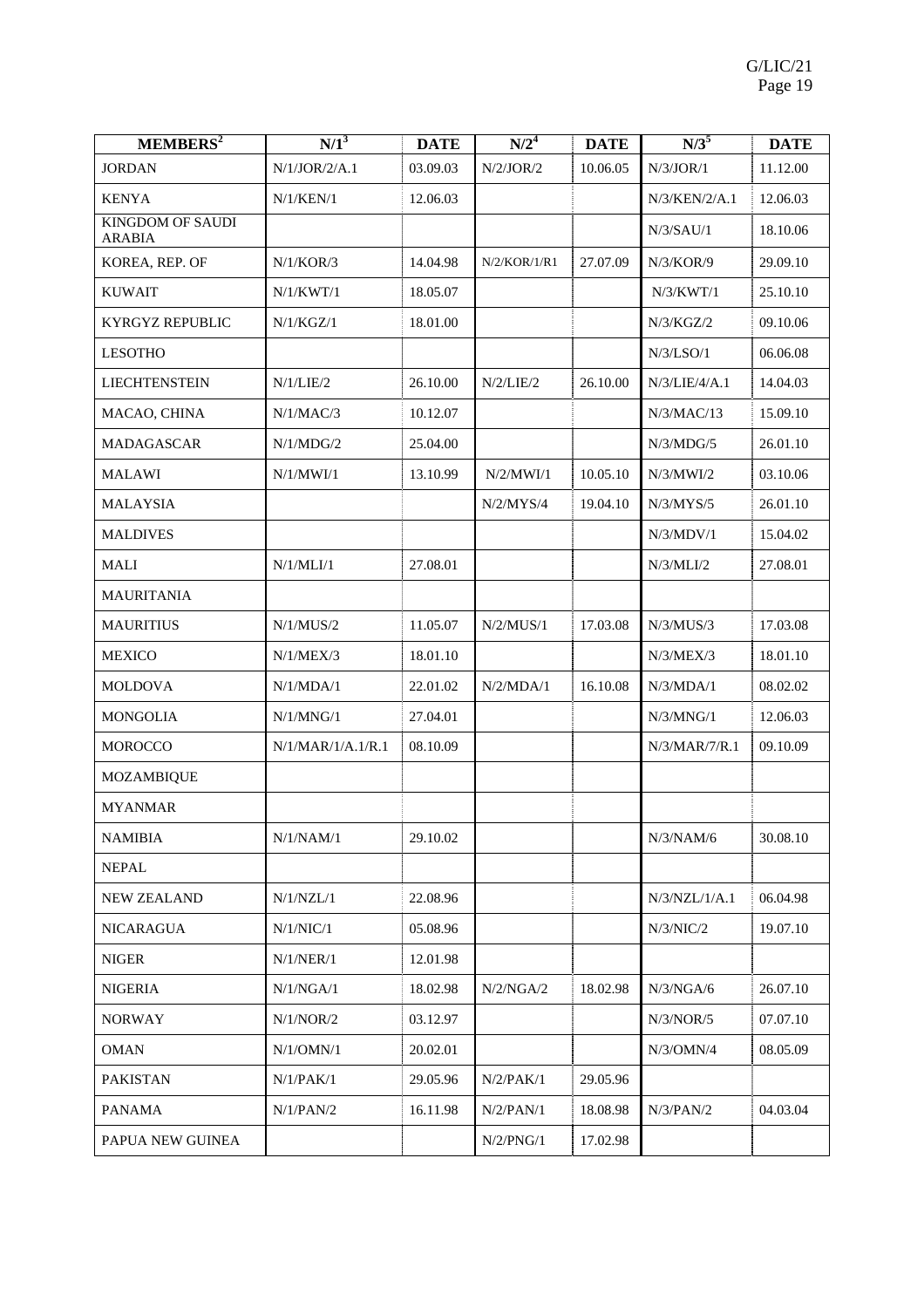| MEMBERS <sup>2</sup>                          | $\overline{N/1}^3$ | <b>DATE</b> | $N/2^4$          | <b>DATE</b> | $N/3^5$         | <b>DATE</b> |
|-----------------------------------------------|--------------------|-------------|------------------|-------------|-----------------|-------------|
| PARAGUAY                                      | N/1/PRY/2          | 14.09.10    |                  |             |                 |             |
| <b>PERU</b>                                   | N/1/PER/2/R.1      | 31.05.05    |                  |             | N/3/PER/6       | 27.08.10    |
| <b>PHILIPPINES</b>                            | N/1/PHL/1          | 14.04.98    |                  |             | $N/3$ / $PHL/7$ | 27.10.09    |
| QATAR                                         | N/1/QAT/1          | 02.04.98    |                  |             | N/3/QAT/7       | 06.10.10    |
| <b>RWANDA</b>                                 |                    |             |                  |             | N/3/RWA/1       | 20.07.06    |
| <b>ST. KITTS AND NEVIS</b>                    | N/1/KNA/1          | 07.08.98    |                  |             | N/3/KNA/1       | 08.12.09    |
| ST. LUCIA                                     | N/1/LCA/3          | 10.07.08    | N/2/LCA/2        | 17.10.02    | N/3/LCA/5       | 29.09.08    |
| <b>ST. VINCENT &amp;</b><br><b>GRENADINES</b> |                    |             |                  |             |                 |             |
| <b>SENEGAL</b>                                | N/1/SEN/1          | 23.10.02    |                  |             | $N/3$ /SEN/3    | 07.10.09    |
| <b>SIERRA LEONE</b>                           |                    |             |                  |             |                 |             |
| <b>SINGAPORE</b>                              | N/1/SGP/5          | 04.04.08    | N/2/SGP/5        | 05.10.09    | N/3/SGP/7       | 06.10.09    |
| <b>SOLOMON ISLANDS</b>                        |                    |             |                  |             |                 |             |
| <b>SOUTH AFRICA</b>                           |                    |             | N/2/ZAF/1        | 15.07.97    | N/3/ZAF/4       | 17.09.02    |
| <b>SRI LANKA</b>                              | N/1/LKA/1          | 20.05.03    |                  |             | N/3/LKA/1       | 27.05.03    |
| <b>SURINAME</b>                               | N/1/SUR/1          | 15.12.03    |                  |             | N/3/SUR/1       | 09.10.09    |
| <b>SWAZILAND</b>                              | N/1/SWZ/1          | 04.10.96    |                  |             |                 |             |
| <b>SWITZERLAND</b>                            | N/1/CHE/2          | 26.09.00    | $N/2$ /CHE/2     | 26.09.00    | $N/3$ /CHE/6    | 05.10.10    |
| <b>CHINESE TAIPEI</b>                         | N/1/TPKM/6         | 20.12.04    | $N/2$ /TPK $M/4$ | 20.12.04    | N/3/TPKM/2/R.1  | 31.08.09    |
| <b>TANZANIA</b>                               |                    |             |                  |             |                 |             |
| <b>THAILAND</b>                               | N/1/THA/1          | 28.09.07    | N/2/THA/1        | 29.09.10    | $N/3$ /THA/3    | 30.09.10    |
| <b>TOGO</b>                                   | N/1/TGO/1          | 12.06.03    |                  |             | N/3/TGO/1       | 12.06.03    |
| <b>TONGA</b>                                  |                    |             |                  |             |                 |             |
| TRINIDAD & TOBAGO                             | N/1/TTO/1          | 10.11.98    |                  |             | N/3/TTO/9       | 22.09.10    |
| <b>TUNISIA</b>                                | N/1/TUN/2          | 14.02.07    |                  |             | N/3/TUN/5       | 05.10.07    |
| <b>TURKEY</b>                                 | N/1/TUR/8          | 29.09.09    |                  |             | N/3/TUR/10      | 07.09.10    |
| <b>UGANDA</b>                                 | N/1/UGA/1          | 03.10.96    |                  |             | N/3/UGA/1/A.2   | 07.10.05    |
| <b>UKRAINE</b>                                | N/1/UKR/1          | 03.09.08    |                  |             | N/3/UKR/2       | 07.10.09    |
| <b>UNITED ARAB</b><br><b>EMIRATES</b>         | N/1/ARE/1          | 18.04.97    |                  |             | N/3/ARE/1       | 25.04.00    |
| <b>UNITED STATES</b>                          | N/1/USA/6          | 06.10.10    | N/2/USA/2/A1     | 06.04.09    | N/3/USA/7       | 06.10.10    |
| <b>URUGUAY</b>                                | N/1/URY/3          | 25.09.01    |                  |             | N/3/URY/4       | 09.10.09    |
| VENEZUELA                                     | N/1/VEN/1          | 25.10.02    | N/2/VEN/5        | 20.05.03    | N/3/VEN/1       | 27.05.02    |
| <b>VIETNAM</b>                                |                    |             |                  |             |                 |             |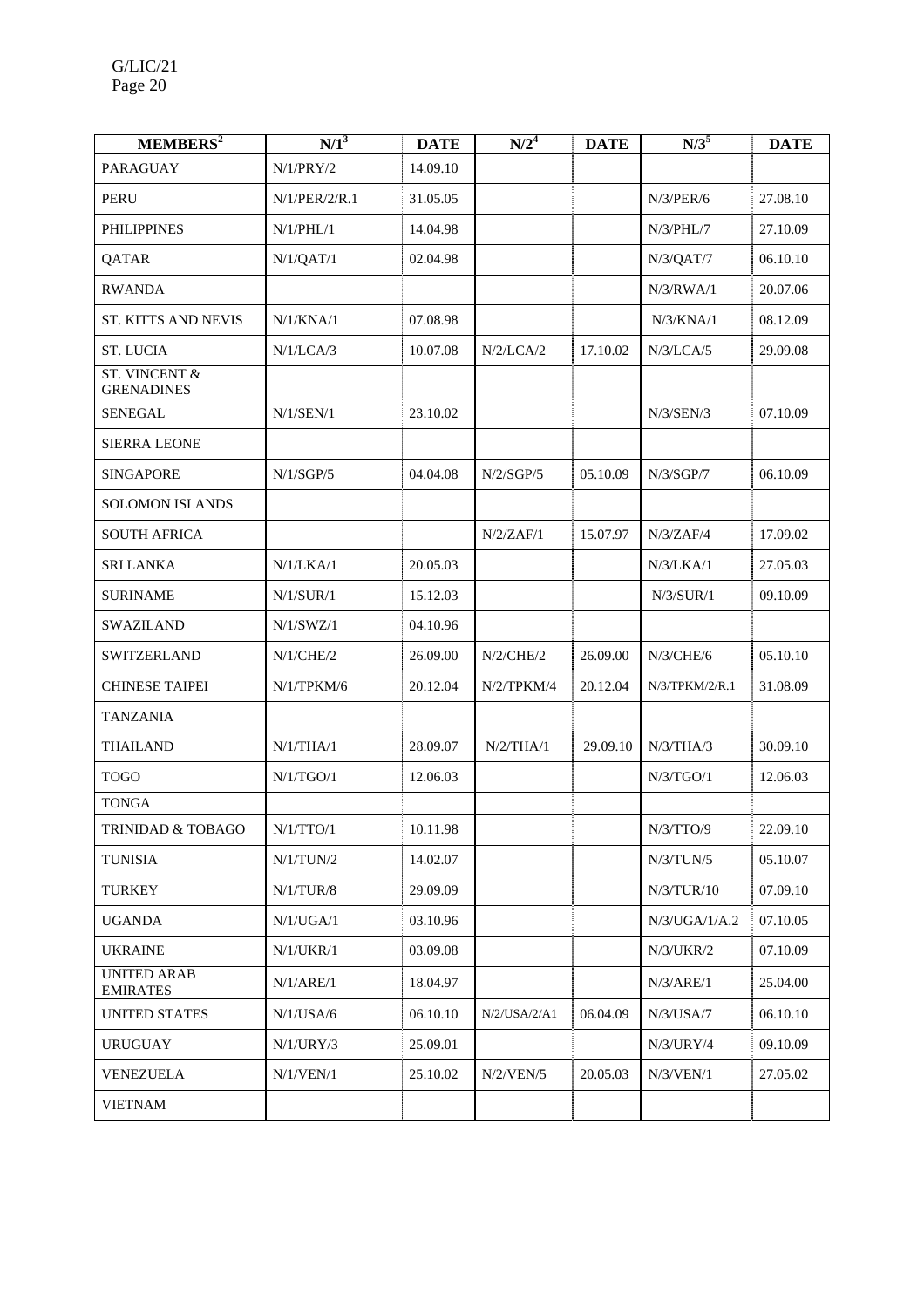| MEMBERS <sup>2</sup> | N/1       | <b>DATE</b> | $N/2^4$ | <b>DATE</b> | $N/3^5$   | <b>DATE</b> |
|----------------------|-----------|-------------|---------|-------------|-----------|-------------|
| ZAMBIA               | N/1/ZMB/2 | 18.02.04    |         |             | N/3/ZMB/2 | 18.02.04    |
| ZIMBABWE             | N/1/ZWE/2 | 28.09.98    |         |             | N/3/ZWE/3 | 24.06.10    |
| <b>TOTAL: 126</b>    | 96        |             | 34      |             | 98        |             |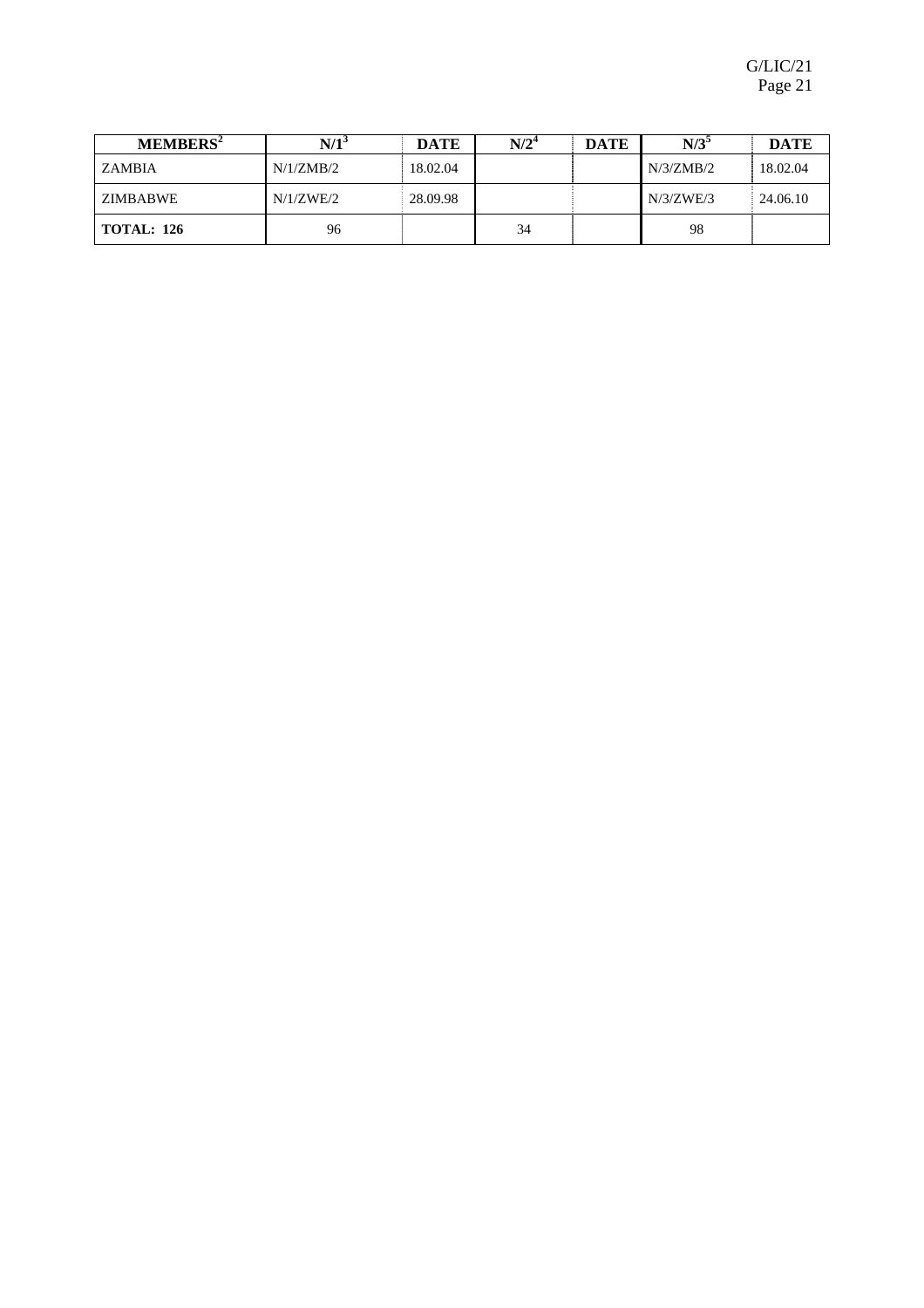# **ANNEX III**

# Questions and replies received under the review procedures agreed by the Committee submitted by Members since January 1995<sup>1</sup>

|                             | <b>Questions</b>                          | <b>Replies</b>               |                   |  |
|-----------------------------|-------------------------------------------|------------------------------|-------------------|--|
| G/LIC/Q/ATG/1 (23.10.01)    | Questions from US to Antigua              |                              |                   |  |
|                             | & Barbuda                                 |                              |                   |  |
| G/LIC/Q/ARE/1 (25.10.00)    | Questions from US to UAE                  |                              |                   |  |
| G/LIC/Q/ARG/1 (5.5.04)      | Questions from US to Argentina            | G/LIC/Q/ARG/2 (14.9.04)      | Reply to US       |  |
| G/LIC/Q/ARG/3 (10.4.07)     | Questions from US to Argentina            | G/LIC/Q/ARG/4 (31.8.07)      | Reply to US       |  |
| G/LIC/Q/ARG/3/Add.1         | Additional<br>questions<br>to             | G/LIC/ARG/5 (10.5.08)        | Reply to US       |  |
| (24.10.08)                  | Argentina from the US.                    |                              |                   |  |
| G/LIC/Q/ARG/6 (17.04.09)    | Questions from Canada, China,             | G/LIC/Q/ARG/8                | Replies<br>from   |  |
| and Corr.1 (22.04.09)       | European<br>Communities,<br>the           | (08.05.09)                   | Argentina         |  |
|                             | Japan and the US to Argentina             |                              |                   |  |
| G/LIC/Q/ARG/7 (20.04.09)    | Questions<br>from<br>Peru<br>to           | G/LIC/Q/ARG/9 (07.05.09)     | Replies<br>from   |  |
|                             | Argentina                                 |                              | Argentina         |  |
| G/LIC/Q/ARG/7/Add.1         | Additional questions from Peru            |                              |                   |  |
| (27.10.09)                  | to Argentina                              |                              |                   |  |
| G/LIC/Q/ARG/10              | Questions from Canada, China,             | G/LIC/Q/ARG/11               | Replies<br>from   |  |
| (16.03.10)                  | the European Union, Japan,                | (05.05.10)                   | Argentina         |  |
|                             | Mexico, Peru and the US to                |                              |                   |  |
|                             | Argentina                                 |                              |                   |  |
| G/LIC/Q/ARG/12              | ${\rm from}$<br>Turkey<br>Questions<br>to |                              |                   |  |
| (06.10.10)                  | Argentina                                 |                              |                   |  |
| G/LIC/Q/BGD/1 (25.10.00)    | from<br><b>US</b><br>Questions<br>to      | G/LIC/Q/BGD/2 (17.7.02)      | Replies to US     |  |
|                             | Bangladesh                                |                              |                   |  |
| G/LIC/Q/BGR/1 (22.4.97)     | Questions from New Zealand to             |                              |                   |  |
|                             | Bulgaria                                  |                              |                   |  |
| G/LIC/Q/BHR/1 (25.10.00)    | Questions from US to Bahrain              | G/LIC/Q/BHR/2 (14.09.05)     | Replies to US     |  |
| G/LIC/Q/BOL/1 (25.10.00)    | Question from US to Bolivia               | G/LIC/Q/BOL/2 (13.3.02)      | Replies to US     |  |
| G/LIC/Q/BRA/1 (2.10.03)     | Questions from US to Brazil               | G/LIC/Q/BRA/2 (5.5.04)       | Replies to US     |  |
| G/LIC/Q/BRA/3 (8.11.04)     | Questions from US to Brazil               | G/LIC/Q/BRA/13               | Replies to US     |  |
| and Add. 1-3<br>$(9.6.06 -$ |                                           | (21.10.09)                   |                   |  |
| $08.1.07 - 10.4.07$         |                                           |                              |                   |  |
| G/LIC/Q/BRA/4 (14.10.08)    | Questions from US to Brazil               | G/LIC/Q/BRA/6                | Replies to US     |  |
|                             | Questions from China to Brazil            | (27.10.08)                   | Replies to China  |  |
| G/LIC/Q/BRA/5 (17.10.08)    |                                           | G/LIC/Q/BRA/11<br>(08.05.09) |                   |  |
| G/LIC/Q/BRA/5/Add.1         | Additional questions from China           | G/LIC/Q/BRA/15               | Replies to China  |  |
| (05.10.09)                  | to Brazil                                 | (27.04.10)                   |                   |  |
| G/LIC/Q/BRA/7               | Questions from Thailand to                | G/LIC/Q/BRA/12               | Replies<br>to     |  |
| (27.10.08)                  | Brazil                                    | (08.05.09)                   | Thailand          |  |
| G/LIC/Q/BRA/8 (31.10.08)    | Questions from Canada to Brazil           | G/LIC/Q/BRA/9                | Replies to Canada |  |
|                             |                                           | (16.01.09)                   |                   |  |
| G/LIC/Q/BRA/10              | Questions from Mexico to Brazil           | G/LIC/Q/BRA/14               | Replies to Mexico |  |
| (17.04.09)                  |                                           | (14.01.10)                   |                   |  |
| G/LIC/Q/BRB/1 (18.3.96)     | Questions<br>from<br>Australia to         |                              |                   |  |
|                             | <b>Barbados</b>                           |                              |                   |  |
| G/LIC/Q/BRB/2 (8.3.96)      | Questions from US to Barbados             |                              |                   |  |
|                             |                                           |                              |                   |  |

<sup>&</sup>lt;u>1</u>  $1$  See G/LIC/4 for the Understanding reached by the Committee on Procedures for the Review of Notifications.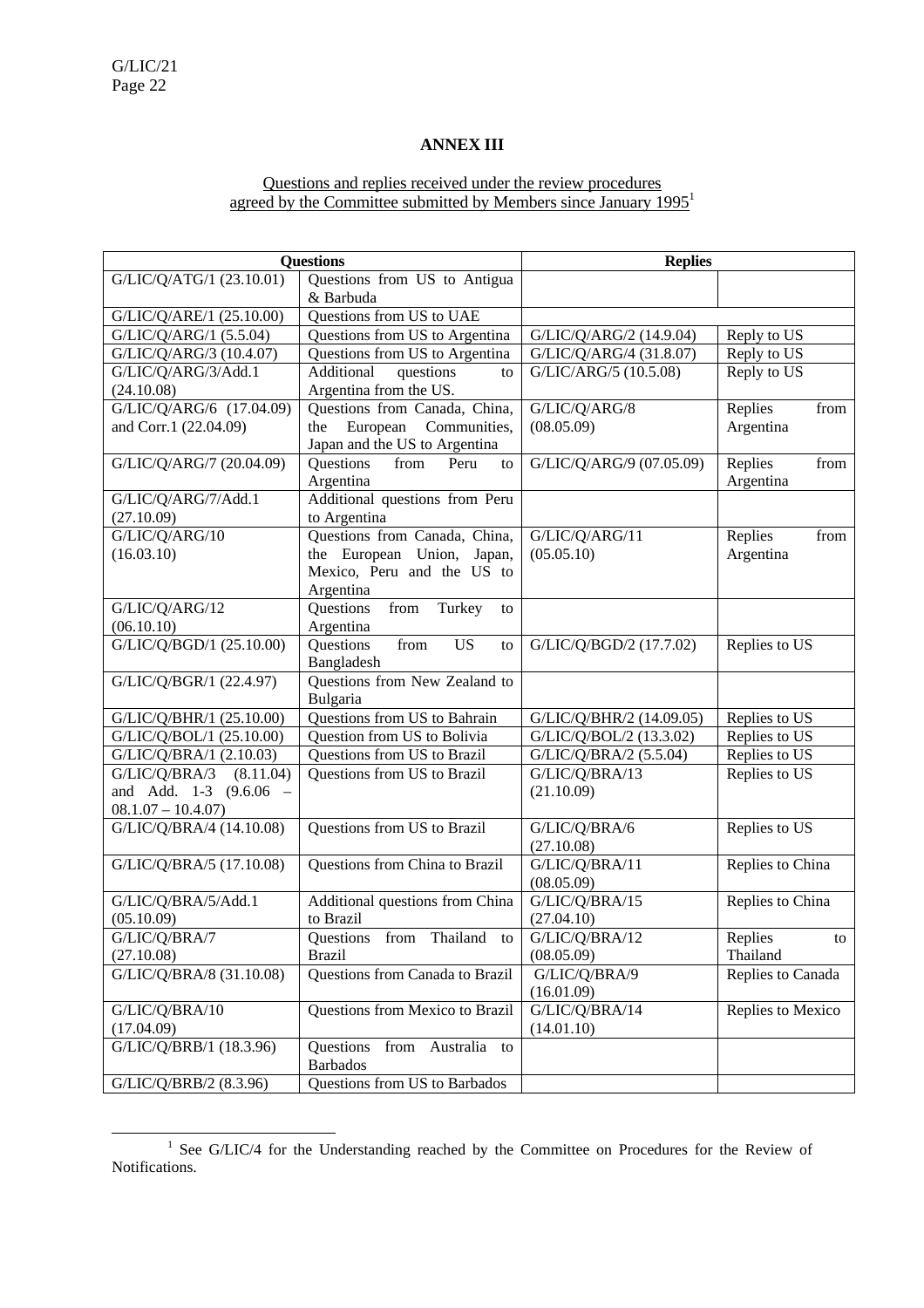| Questions                   |                                                 | <b>Replies</b>            |                   |  |
|-----------------------------|-------------------------------------------------|---------------------------|-------------------|--|
| G/LIC/Q/CAN/1 (18.3.96)     | Questions from Australia to                     |                           |                   |  |
|                             | Canada                                          |                           |                   |  |
| G/LIC/Q/CAN/2 (11.3.96)     | Questions from EC to Canada                     |                           |                   |  |
| G/LIC/Q/CAN/3 (8.3.96)      | Questions from US to Canada                     |                           |                   |  |
| G/LIC/Q/CHN/1 (6.8.02)      | Comments & questions from EC                    |                           |                   |  |
|                             | to China*                                       |                           |                   |  |
| G/LIC/Q/CHN/2 (26.8.02)     | Questions from US to China *                    |                           |                   |  |
| G/LIC/Q/CHN/3 (27.8.02)     | Questions from Japan to China *                 |                           |                   |  |
| G/LIC/Q/CHN/4 (8.5.03)      | Questions from US to China                      | G/LIC/Q/CHN/10 (4.5.04)   | Replies to US     |  |
| G/LIC/Q/CHN/5 (14.8.03)     | Questions from EC to China *                    |                           |                   |  |
| G/LIC/Q/CHN/6 (1.9.03)      | Questions from Japan to China *                 |                           |                   |  |
| G/LIC/Q/CHN/7 (19.9.03)     | Questions from Chinese Taipei                   |                           |                   |  |
|                             | to China*                                       |                           |                   |  |
| G/LIC/Q/CHN/8 (25.9.03)     | Questions from US to China                      | G/LIC/Q/CHN/10 (4.5.04)   | Replies to US     |  |
| G/LIC/Q/CHN/9 (25.9.03)     | Question from US to China *                     |                           |                   |  |
| G/LIC/Q/CHN/11 (3.9.04)     | Comments and questions from                     |                           |                   |  |
|                             | Japan to China*                                 |                           |                   |  |
| G/LIC/Q/CHN/12 (8.9.04)     | Questions from US to China *                    |                           |                   |  |
| G/LIC/NQ/CHN/13             | Questions from EC to China *                    |                           |                   |  |
| (16.9.04)                   |                                                 |                           |                   |  |
| G/LIC/NQ/CHN/14             | Questions from Chinese Taipei                   |                           |                   |  |
| (22.9.04)                   | to China*                                       |                           |                   |  |
| G/LIC/NQ/CHN/15             | Questions from US to China *                    |                           |                   |  |
| (19.7.05)                   |                                                 |                           |                   |  |
| G/LIC/NQ/CHN/16             | Questions from US to China *                    |                           |                   |  |
| (16.8.05)                   |                                                 |                           |                   |  |
| G/LIC/NQ/CHN/17 (7.9.05)    | Questions from EC to China *                    |                           |                   |  |
| G/LIC/NQ/CHN/18             | Questions from US to China *                    |                           |                   |  |
| (14.8.06)                   |                                                 |                           |                   |  |
| G/LIC/NQ/CHN/19             | Questions from Australia to                     |                           |                   |  |
| (5.10.06)                   | China*                                          |                           |                   |  |
| G/LIC/Q/CHN/20              | Questions from Australia to                     |                           |                   |  |
| (10.04.07)                  | China <sup>*</sup>                              |                           |                   |  |
| G/LIC/Q/CHN/21              | Questions from US to China *                    |                           |                   |  |
| (26.09.07)                  |                                                 |                           |                   |  |
| G/LIC/Q/CHN/22 (05.5.08)    | Notification of Replies to the $G/LIC/Q/CHN/26$ |                           | Replies<br>to     |  |
| and /Add.1 $(08.05.09)$ and | Questionnaire on Import                         | (06.11.08)                | Australia         |  |
| Corr.1 (20.05.09)           | Licensing Procedures. Questions                 |                           |                   |  |
|                             | from Australia to China                         |                           |                   |  |
| G/LIC/Q/CHN/23              | Questions from US to China *                    |                           |                   |  |
| (17.10.08)                  |                                                 |                           |                   |  |
| G/LIC/Q/CHN/24              | Import Licensing System of                      | G/LIC/Q/CHN/25            | Replies to Canada |  |
| (31.10.08)                  | China. Questions from Canada                    | (06.11.08)                |                   |  |
|                             | to China                                        |                           |                   |  |
| G/LIC/Q/COL/1               | Colombia's Import Licensing                     |                           |                   |  |
| (19.10.10)                  | Regime. Questions from Chile                    |                           |                   |  |
|                             | to Colombia                                     |                           |                   |  |
| G/LIC/Q/CRI/1 (11.3.96)     | Question from EC to Costa Rica                  |                           |                   |  |
| G/LIC/Q/CRI/2 (18.3.96)     | Question from Australia<br>to                   |                           |                   |  |
|                             | Costa Rica                                      |                           |                   |  |
| G/LIC/Q/CRI/3 (8.3.96)      | Questions from US to Costa                      |                           |                   |  |
|                             | Rica                                            |                           |                   |  |
| G/LIC/Q/CRI/4/Rev.1         | Questions from US to Costa                      | G/LIC/M/16, paragraph 1.2 | Replies to US     |  |
| (15.5.02)                   | Rica                                            |                           |                   |  |
| G/LIC/Q/DMA/1(10.5.01)      | Questions from US to Dominica                   | G/LIC/Q/DMA/2 (3.6.02)    | Replies to US     |  |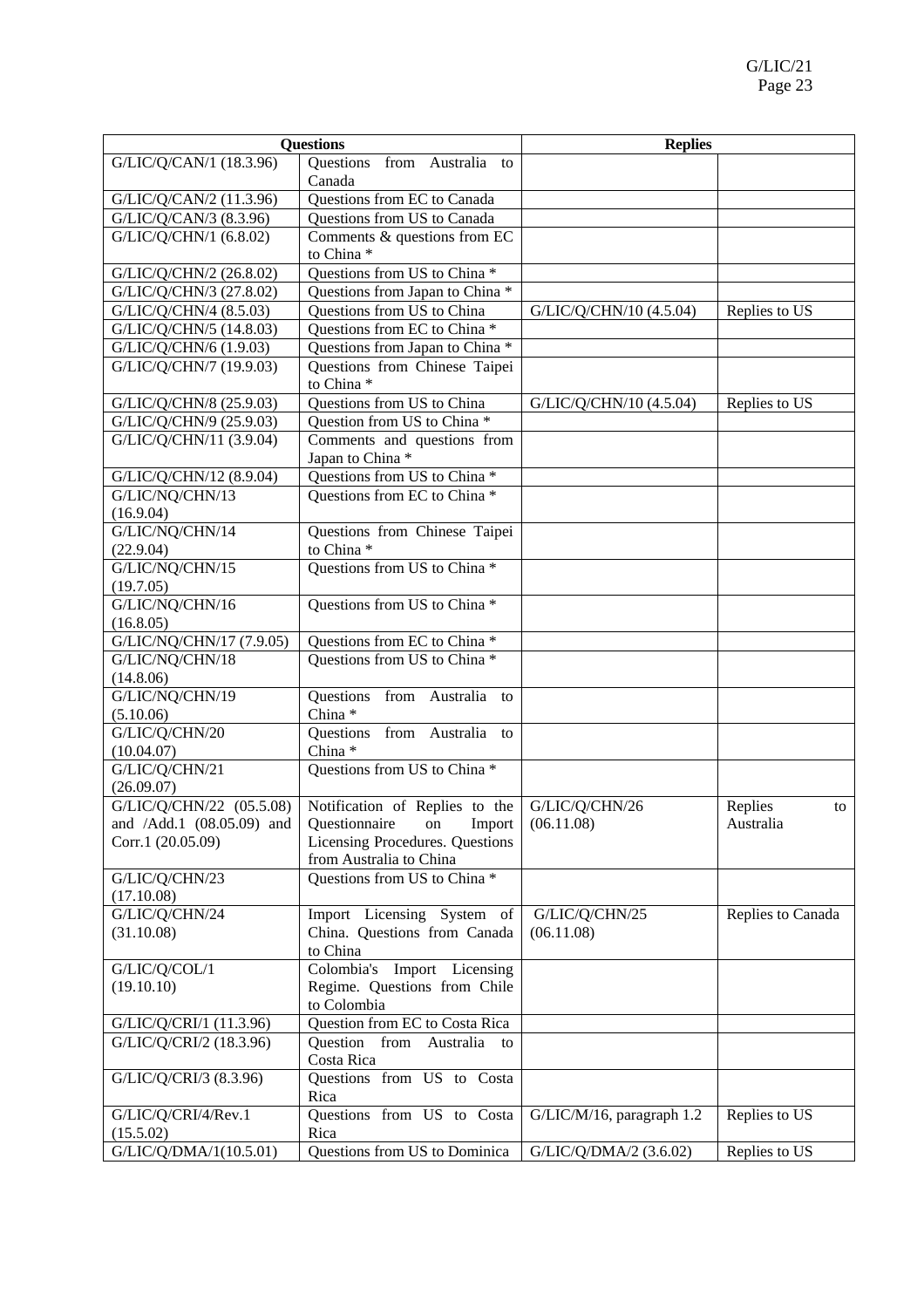|                                    | <b>Questions</b>                                           | <b>Replies</b>                                           |                                        |  |
|------------------------------------|------------------------------------------------------------|----------------------------------------------------------|----------------------------------------|--|
| G/LIC/Q/ECU/1 (8.3.96)             | Questions from US to Ecuador                               | G/LIC/Q/ECU/2 (26.9.02)                                  | Replies to US                          |  |
| G/LIC/Q/EEC/1 (15.5.02)            | Question from US to EC                                     | G/LIC/Q/EEC/2 (8.11.02)                                  | Replies to US                          |  |
| G/LIC/Q/EEC/3 (8.11.04)            | Question from US to EC                                     |                                                          |                                        |  |
| G/LIC/Q/EEC/4 (8.11.04)            | Question from US to EC                                     |                                                          |                                        |  |
| G/LIC/Q/GHA/1(23.10.01)            | Questions from US to Ghana                                 |                                                          |                                        |  |
| G/LIC/Q/GTM/1                      | Questions from<br>Mexico<br>to                             | G/LIC/Q/GTM/1 (13.6.06)                                  | Replies to Mexico                      |  |
|                                    | Guatemala                                                  |                                                          |                                        |  |
| G/LIC/Q/HTI/1 (25.10.00)           | Questions from US to Haiti                                 | G/LIC/Q/HTI/2 (9.4.03)                                   | Replies to US                          |  |
| G/LIC/Q/IDN/1 (8.5.03)             | Questions from US to Indonesia                             | $\overline{G/LIC/Q/IDN/2}$ + Add.1<br>(29.9.03, 7.10.03) | Replies to US                          |  |
| G/LIC/Q/IDN/3 (2.10.03)            | Questions from US to Indonesia                             | G/LIC/Q/IDN/5 (5.5.04)                                   | Replies to US                          |  |
| G/LIC/Q/IDN/4 (21.10.03)           | Questions from Australia<br>to                             | $G/LIC/Q/IDN/6 + Add.1$                                  | Replies<br>to                          |  |
|                                    | Indonesia                                                  | (5.5.04, 1.6.04)                                         | Australia                              |  |
| G/LIC/Q/IDN/7 (14.6.06)            | Questions from US to Indonesia                             | G/LIC/Q/IDN/8 (20.6.06)                                  | Replies to US                          |  |
| G/LIC/Q/IDN/9 (08.10.08)           | Questions from US to Indonesia                             |                                                          |                                        |  |
| G/LIC/Q/IDN/9/Add.1                | Ouestions from the US<br>to                                | G/LIC/Q/IDN/13                                           | Replies to US                          |  |
| (29.01.09)                         | Indonesia                                                  | (06.04.09)                                               |                                        |  |
| G/LIC/Q/IDN/10                     | from Thailand to<br>Questions                              |                                                          |                                        |  |
| (27.10.08)                         | Indonesia                                                  |                                                          |                                        |  |
| G/LIC/Q/IDN/11                     | Questions from the US and the<br>EEC to Indonesia          | G/LIC/Q/IDN/14<br>(06.04.09)<br>Corr.1                   | Replies to the US<br>and the EEC       |  |
| (05.02.09)                         |                                                            | and<br>(20.04.09)                                        |                                        |  |
| G/LIC/Q/IDN/12                     | Canada<br>Questions<br>from<br>to                          |                                                          |                                        |  |
| (13.03.09)                         | Indonesia                                                  |                                                          |                                        |  |
| G/LIC/Q/IDN/15                     | Follow-up questions from the                               |                                                          |                                        |  |
| (12.07.10)                         | EU to Indonesia                                            |                                                          |                                        |  |
| G/LIC/Q/IND/1                      | Questions from Australia<br>to                             | G/LIC/Q/IND/1 (5.8.96)                                   | Replies<br>to                          |  |
|                                    | India                                                      |                                                          | Australia                              |  |
| G/LIC/Q/IND/2                      | Questions from EC to India                                 | G/LIC/Q/IND/2 (5.8.96)                                   | Replies to EC                          |  |
| G/LIC/Q/IND/3                      | Questions from US to India                                 | G/LIC/Q/IND/3 (5.8.96)                                   | Replies to US                          |  |
| G/LIC/Q/IND/4 (24.4.98)            | Questions from Japan to India                              |                                                          |                                        |  |
| G/LIC/Q/IND/5                      | Questions from Canada to India                             | G/LIC/Q/IND/5 (30.3.01)                                  | Replies to Canada                      |  |
| G/LIC/Q/IND/6 (10.5.01)            | Questions from US to India                                 | G/LIC/Q/IND/7 (30.6.02)                                  | Replies to US                          |  |
| G/LIC/Q/IND/8 (5.5.04)             | Questions from US to India                                 | G/LIC/Q/IND/9 (15.6.04)                                  | Replies to US                          |  |
| G/LIC/Q/IND/11 (24.07.08)          | Questions from US to India                                 | G/LIC/Q/IND/12 (15.6.04)                                 | Replies to US                          |  |
| G/LIC/Q/IND/11/Add.1               | Additional questions from the                              | G/LIC/Q/IND/14                                           | Replies to US                          |  |
| (27.10.08)                         | US to India                                                | (30.04.09)                                               |                                        |  |
| G/LIC/Q/IND/11/Add.2<br>(06.11.09) | Additional questions from the<br>US to India               |                                                          |                                        |  |
| G/LIC/Q/IND/13                     | Questions from Korea to India                              | G/LIC/Q/IND/15                                           | Replies to Korea                       |  |
| (20.04.09)                         |                                                            | (20.10.09)                                               |                                        |  |
| G/LIC/Q/ISL/1 (25.10.00)           | Questions from US to Iceland                               | G/LIC/Q/ISL/2 (26.6.01)                                  | Replies to US                          |  |
| G/LIC/Q/JAM/1 (5.5.04)             | Questions from US to Jamaica                               | G/LIC/Q/JAM/2 (27.9.04)                                  | Replies to US                          |  |
| G/LIC/Q/JPN/1 (22.4.97)            | Questions from New Zealand to<br>Japan                     |                                                          |                                        |  |
| G/LIC/Q/JOR/1 (10.5.01)            | Questions from US to Jordan                                | G/LIC/Q/JOR/2 (14.5.02)                                  | Replies to US                          |  |
| G/LIC/Q/KOR/1 (8.4.97)             | Questions from Japan to Korea                              | G/LIC/Q/KOR/3 (8.10.97)                                  | Replies to Japan                       |  |
| G/LIC/Q/KOR/2 (22.4.97)            | Questions from New Zealand to<br>Korea                     | G/LIC/Q/KOR/4 (7.10.97)                                  | Replies<br>to<br><b>New</b><br>Zealand |  |
| G/LIC/Q/MDG/1 (25.10.00)           | Questions<br>${\rm from}$<br><b>US</b><br>to<br>Madagascar |                                                          |                                        |  |
| G/LIC/Q/MLT/1                      | Questions from Australia<br>to<br>Malta                    | G/LIC/Q/MLT/1 (31.5.96)                                  | Replies<br>to<br>Australia             |  |
| G/LIC/Q/MLT/2 (25.10.00)           | Questions from US to Malta                                 | G/LIC/Q/MLT/3 (6.11.00)                                  | Replies to US                          |  |
|                                    |                                                            |                                                          |                                        |  |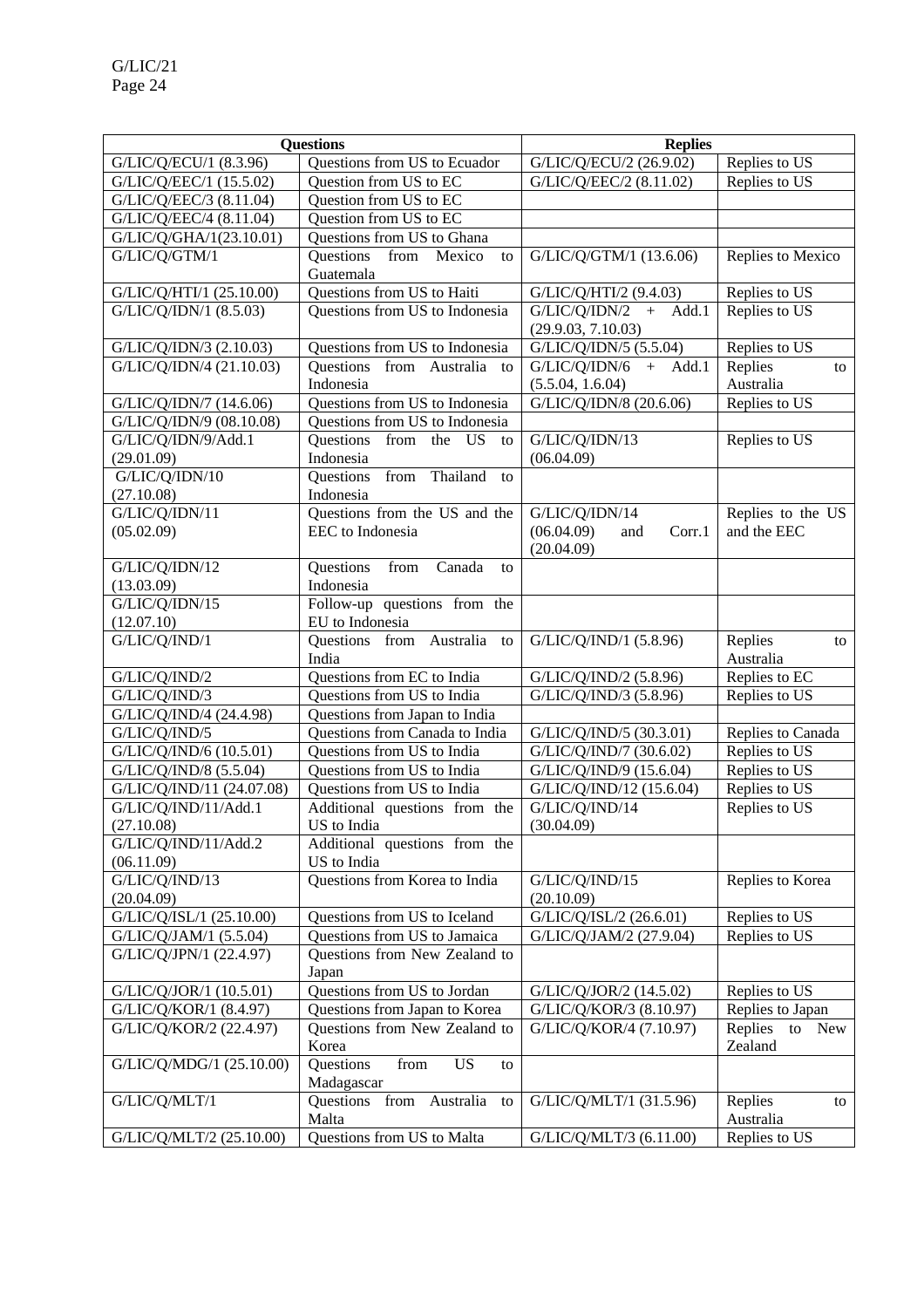|                          | <b>Questions</b>                           | <b>Replies</b>           |                   |
|--------------------------|--------------------------------------------|--------------------------|-------------------|
| G/LIC/Q/MUS/1            | from Australia to<br>Questions             | G/LIC/Q/MUS/1 (17.7.96)  | Replies<br>to     |
|                          | Mauritius                                  |                          | Australia         |
| G/LIC/Q/MUS/2            | Questions from US to Mauritius             | G/LIC/Q/MUS/2 (17.7.96)  | Replies to US     |
| G/LIC/Q/MYS/1(19.10.98)  | Questions from US to Malaysia              | G/LIC/Q/MYS/2 (5.1.00)   | Replies to US     |
| G/LIC/Q/MYS/3 (9.6.06)   | Questions from US to Malaysia              |                          |                   |
| G/LIC/Q/MYS/4 (25.10.06) | Questions from Australia<br>$\overline{t}$ |                          |                   |
|                          | Malaysia                                   |                          |                   |
| G/LIC/Q/NOR/1            | Question from EC to Norway                 | G/LIC/Q/NOR/1 (8.7.96)   | Reply to EC       |
| G/LIC/Q/NOR/2            | Questions from US to Norway                | G/LIC/Q/NOR/2 (9.7.96)   | Replies to US     |
| G/LIC/Q/OMN/1 (10.5.01)  | Questions from US to Oman                  |                          |                   |
| G/LIC/Q/PHL/1 (17.4.00)  | <b>Ouestions</b><br>from<br>Canada<br>to   |                          |                   |
|                          | Philippines                                |                          |                   |
| G/LIC/Q/PHL/2 (5.9.08)   | Questions form the US                      | G/LIC/Q/PHL/3 (17.04.09) | Replies to the US |
| G/LIC/Q/POL/1 (10.5.01)  | Questions from US to Poland                |                          |                   |
| G/LIC/Q/ROM/1(15.5.02)   | Questions from US to Romania               | G/LIC/Q/ROM/2 (29.5.02)  | Replies to US     |
| G/LIC/Q/TCD/1 (25.10.00) | Questions from US to Chad                  |                          |                   |
| G/LIC/Q/TUR/1 (15.5.02)  | Questions from US to Turkey                | G/LIC/Q/TUR/2 (8.10.03)  | Replies to US     |
| G/LIC/Q/TUR/3 (19.7.05)  | Questions from US to Turkey                | G/LIC/Q/TUR/4 (30.9.05)  | Replies to US     |
| G/LIC/Q/TUR/5 (26.01.10) | Questions from the US<br>to                | G/LIC/Q/TUR/6 (29.04.10) | Replies to US     |
|                          | Turkey                                     |                          |                   |
| G/LIC/Q/URY/1 (23.10.01) | Question from US to Uruguay                | G/LIC/Q/URY/2 (22.10.02) | Replies to US     |
| G/LIC/Q/USA/1 (23.6.06)  | Questions from China to US                 |                          |                   |
| G/LIC/Q/VEN/1            | Questions from Uruguay<br>to               | G/LIC/Q/VEN/1 (18.10.00) | Replies<br>to     |
|                          | Venezuela                                  |                          | Uruguay           |
| G/LIC/Q/VEN/2 (10.5.01)  | Questions from US to Venezuela             |                          |                   |
| G/LIC/Q/VEN/3(15.5.02)   | Questions from US to Venezuela             | G/LIC/Q/VEN/4 (8.5.03)   | Replies to US     |
| G/LIC/Q/VEN/5 (27.04.09) | from<br>Questions<br>Mexico<br>to          | G/LIC/Q/VEN/6 (23.04.10) | Replies to Mexico |
|                          | Venezuela                                  |                          |                   |
| G/LIC/Q/VNM/1 (08.10.08) | <b>Ouestions from US to Viet Nam</b>       |                          |                   |

\* Questions posed to and responded by China in the context of the Transitional Review Mechanism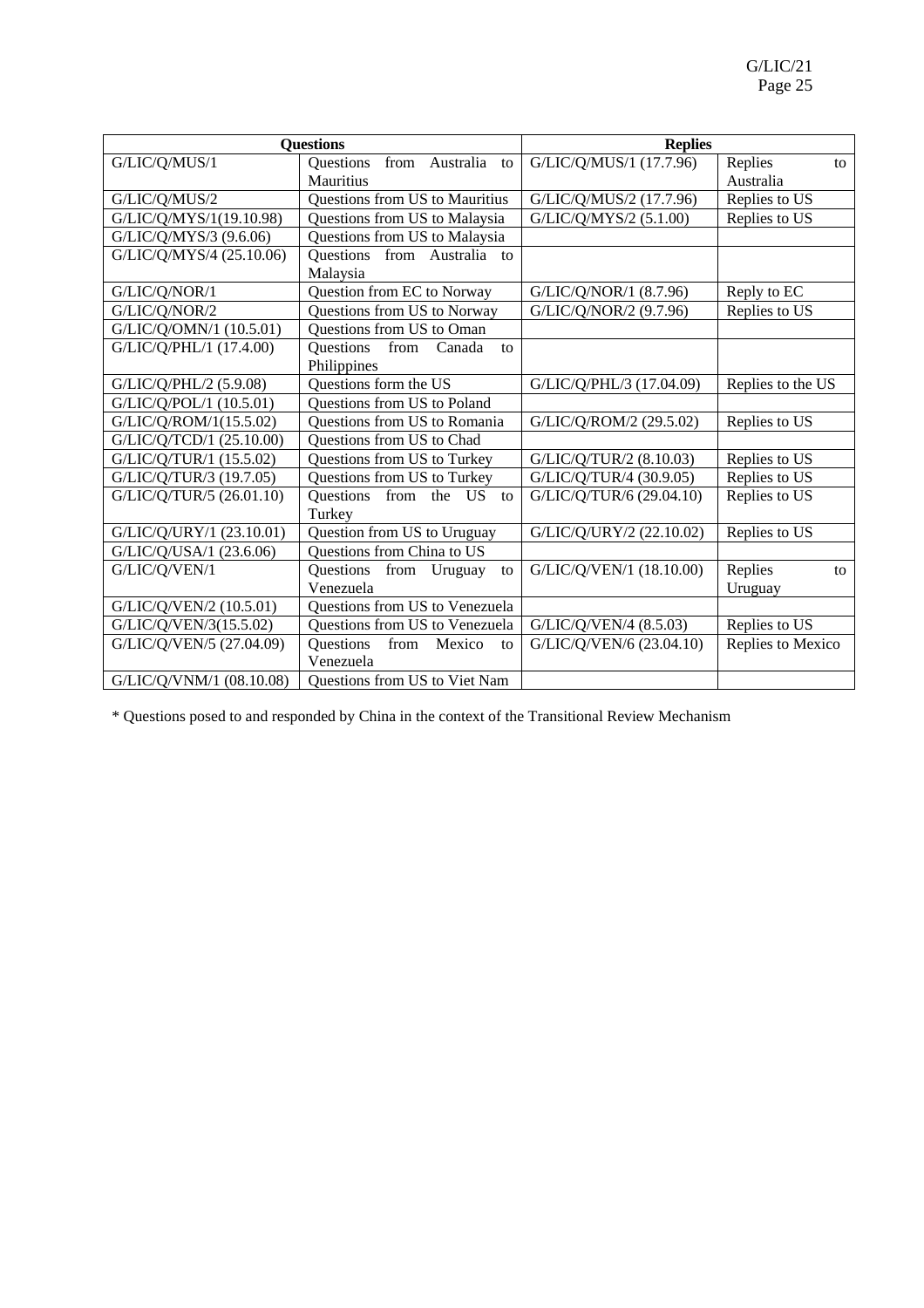# **ANNEX IV**

#### Written questions and written answers submitted by Members during the review period 2008-2010

| <b>QUESTIONS POSED BY MEMBERS</b>                                   |                                                                                                                                                                | <b>REPLIES BY MEMBERS</b>                                       |                                                                                                                                                                 |  |
|---------------------------------------------------------------------|----------------------------------------------------------------------------------------------------------------------------------------------------------------|-----------------------------------------------------------------|-----------------------------------------------------------------------------------------------------------------------------------------------------------------|--|
| G/LIC/Q/ARG/3/Add.1<br>(24.10.08)                                   | Import Licensing System of<br>Additional<br>Argentina.<br>questions to Argentina from<br>the US.                                                               |                                                                 |                                                                                                                                                                 |  |
| G/LIC/Q/ARG/6<br>(17.04.09)<br>and Corr.1 (22.04.09)                | Import Licensing system of<br>Argentina. Questions from<br>Canada,<br>China,<br>the<br>European<br>Communities,<br>Japan and the US<br>to<br>Argentina         | G/LIC/Q/ARG/8<br>(08.05.09)                                     | Replies from Argentina                                                                                                                                          |  |
| G/LIC/Q/ARG/7 (20.04.09)                                            | Import Licensing system of<br>Argentina. Questions from<br>Peru to Argentina                                                                                   | G/LIC/Q/ARG/9<br>(07.05.09)                                     | Replies from Argentina                                                                                                                                          |  |
| G/LIC/Q/ARG/7/Add.1<br>(27.10.09)                                   | Import Licensing System of<br>Argentina.<br>Additional<br>questions from Peru to<br>Argentina                                                                  |                                                                 |                                                                                                                                                                 |  |
| G/LIC/Q/ARG/10 (16.03.10)                                           | Import Licensing System of<br>Argentina. Questions from<br>Canada,<br>China,<br>the<br>European<br>Union,<br>Japan,<br>Mexico, Peru and the US to<br>Argentina | G/LIC/Q/ARG/11<br>(05.05.10)                                    | Replies from Argentina                                                                                                                                          |  |
| G/LIC/Q/ARG/12 (06.10.10)                                           | Import Licensing System of<br>Argentina. Questions from<br>Turkey to Argentina                                                                                 |                                                                 |                                                                                                                                                                 |  |
|                                                                     |                                                                                                                                                                | G/LIC/Q/BRA/11<br>(08.05.09)                                    | Brazil's<br>Non-automatic<br>Import<br>Licensing<br>Procedures.<br>Replies from<br>Brazil to the questions posed<br>by China<br>in<br>document<br>G/LIC/Q/BRA/5 |  |
| G/LIC/Q/BRA/5/Add.1<br>(05.10.09)<br>(see<br>also<br>C/LIC/Q/BRA/5) | Brazil's<br>Non-automatic<br>Import<br>Licensing<br>Procedures.<br>Additional<br>questions from China to<br><b>Brazil</b>                                      | G/LIC/Q/BRA/15<br>(27.04.10)<br>(see<br>also<br>G/LIC/Q/BRA/11) | Replies from Brazil                                                                                                                                             |  |
|                                                                     |                                                                                                                                                                | G/LIC/Q/BRA/6<br>(27.10.98)                                     | Brazil's<br>Non-automatic<br>Licensing<br>Import<br>Procedures. Replies from<br>Brazil to questions by the<br><b>US</b><br>document<br>in<br>G/L/C/Q/BRA/4      |  |
| G/LIC/Q/BRA/7 (27.10.08)                                            | Brazil's Import Licensing<br>requirements<br>for<br>Toys.<br>Questions from Thailand to<br><b>Brazil</b>                                                       | G/LIC/Q/BRA/12<br>(08.05.09)                                    | Replies from Brazil                                                                                                                                             |  |
| G/LIC/Q/BRA/8 (31.10.08)                                            | Brazil's Import Licensing<br>Requirements<br>for<br>Toys.<br>Questions from Canada to<br><b>Brazil</b>                                                         | G/LIC/Q/BRA/9<br>(16.01.09)                                     | Brazil's Import Licensing<br>Requirements<br>for<br>Toys.<br>Replies from Brazil                                                                                |  |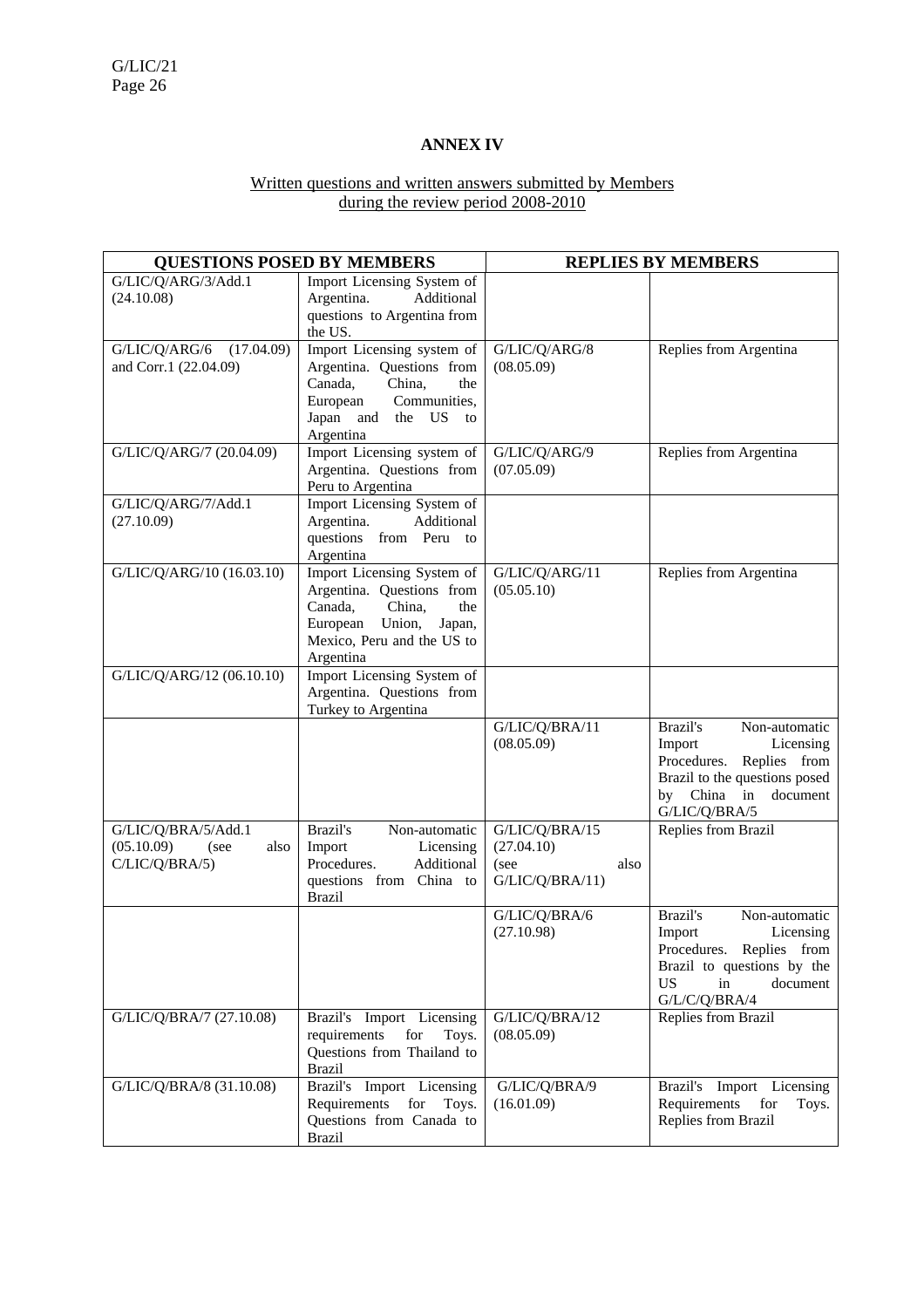| <b>QUESTIONS POSED BY MEMBERS</b>                                 |                                                                                                                                           | <b>REPLIES BY MEMBERS</b>                               |                                                                                                                                                        |  |
|-------------------------------------------------------------------|-------------------------------------------------------------------------------------------------------------------------------------------|---------------------------------------------------------|--------------------------------------------------------------------------------------------------------------------------------------------------------|--|
| G/LIC/Q/BRA/10 (17.04.09)                                         | Brazil's<br>Non-automatic<br>Import<br>Licensing<br>Procedures. Questions from<br>Mexico to Brazil                                        | G/LIC/Q/BRA/14<br>(14.01.10)                            | Replies from Brazil                                                                                                                                    |  |
|                                                                   |                                                                                                                                           | G/LIC/Q/BRA/13<br>(21.10.09)                            | Brazil's<br>Non-automatic<br>Import<br>Licensing<br>Procedures. Replies from<br>Brazil to questions from the<br>US in G/LIC/Q/BRA/3 and<br>Add. 1-3    |  |
| G/LIC/Q/CHN/22/Add.1<br>(08.05.09)<br>and<br>Corr.1<br>(20.05.09) | Notification of Replies to<br>the Questionnaire on Import<br>Licensing<br>Procedures.<br>Questions from Australia to<br>China             | G/LIC/Q/CHN/26<br>(06.11.08)                            | Import Licensing System of<br>China. Replies from China                                                                                                |  |
| G/LIC/Q/CHN/24 (31.10.08)                                         | Import Licensing System of<br>China.<br>Questions<br>from<br>Canada to China                                                              | G/LIC/Q/CHN/25<br>(06.11.08)                            | Import Licensing System of<br>China. Replies from China                                                                                                |  |
| G/LIC/Q/COL/1 (19.10.10)                                          | Colombia's<br>Import<br>Licensing<br>Regime.<br>Questions from Chile to<br>Colombia                                                       |                                                         |                                                                                                                                                        |  |
| G/LIC/Q/IDN/9/Add.1<br>(29.01.09)                                 | Import Licensing System of<br>Indonesia. Questions from<br>the US to Indonesia                                                            | G/LIC/Q/IDN/13<br>(06.04.09)                            | Replies from Indonesia                                                                                                                                 |  |
| G/LIC/Q/IDN/10 (27.10.08)                                         | Import Licensing System of<br>Indonesia. Questions from<br>Thailand to Indonesia                                                          |                                                         |                                                                                                                                                        |  |
| G/LIC/Q/IDN/11 (05.02.09)                                         | Import Licensing System of<br>Indonesia. Questions from<br>the US and the EEC to<br>Indonesia                                             | G/LIC/Q/IDN/14<br>$(06.04.09)$ and Corr.1<br>(20.04.09) | Replies from Indonesia                                                                                                                                 |  |
| G/LIC/Q/IDN/12 (13.03.09)                                         | Import Licensing system of<br>Indonesia. Questions from<br>Canada to Indonesia                                                            |                                                         |                                                                                                                                                        |  |
| G/LIC/Q/IDN/15 (12.07.10)                                         | Notification under Arts. of<br>the Agreement on ILPs from<br>Indonesia.<br>Follow-up<br>questions from the EU to<br>Indonesia             |                                                         |                                                                                                                                                        |  |
| G/LIC/Q/IND/11/Add.1<br>(27.10.08)                                | Import Licensing System of<br>India. Additional questions<br>from the US to India                                                         | G/LIC/Q/IND/14<br>(30.04.09)                            | Replies from India                                                                                                                                     |  |
| G/LIC/Q/IND/11/Add.2<br>(06.11.09)                                | Import Licensing System of<br>India. Additional questions<br>from the US to India                                                         |                                                         |                                                                                                                                                        |  |
| G/LIC/Q/IND/13 (20.04.09)                                         | Questionnaire<br>Indian<br>on<br>Import Licensing Scheme<br>for Steel Products and other<br>Questions<br>items.<br>from<br>Korea to India | G/LIC/Q/IND/15<br>(20.10.09)                            | Replies from India                                                                                                                                     |  |
|                                                                   |                                                                                                                                           | G/LIC/Q/PHL/3<br>(17.04.09)                             | Import Licensing system of<br>Philippines.<br>the<br>Replies<br>Philippines<br>the<br>from<br>to<br>questions from the US in<br>document G/LIC/Q/PHL/2 |  |